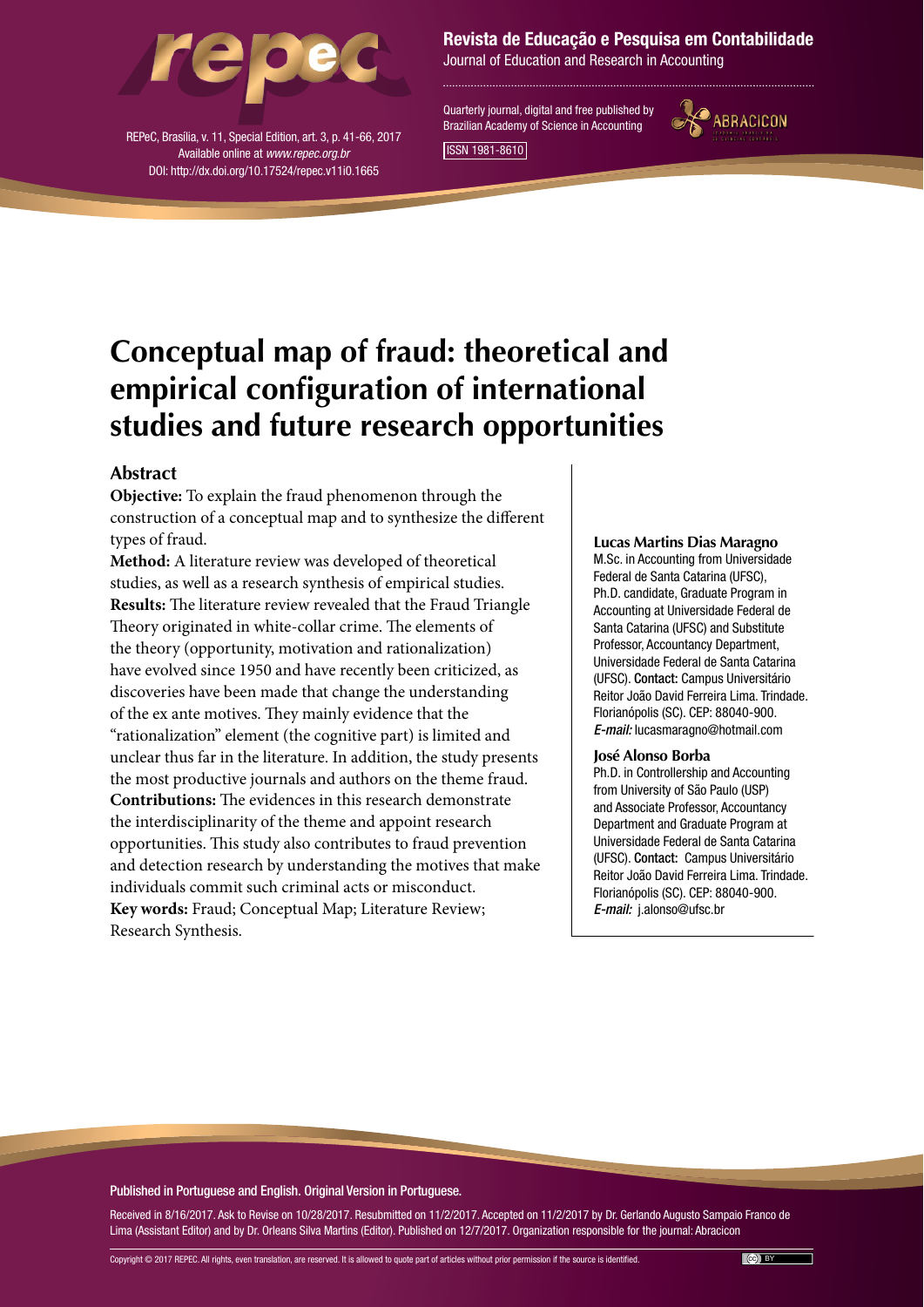### **1. Introduction**

The understanding of Sutherland's (1940) White-Collar Crime theory and, later, Cressey's (1950) Fraud Triangle are consequences of Auguste Comte and Emile Durkheim's rationality of positivist thinking. Therefore, if we want to understand what crime essentially consists of, according to Durkheim (1893), the characteristics need to be highlighted that are identical in all the criminological varieties of different social types. In short, the social sciences seek to provide essentially rational explanations of social affairs (Burrell & Morgan, 1979). Thus, Durkheim (1894) argues, the fundamental principle is the objective reality of social facts.

This objective reality, the fruit of positivist thinking, guided Sutherland (1940) in the identification that the commonalities in white-collar crimes were a person of respectability and high social class. In this line, Cressey (1950) identified three common elements (rationalization, motivation and opportunity) and developed the Fraud Triangle, based on an attempt to understand the motives that would lead a respectable and high-class individual to break the law. These elements were apparently simple, although their implications were broad. The Public Company Accounting Oversight Board (PCAOB), in Statement of Auditing Standards (SAS) 99, also uses the elements of the Fraud Triangle as a guide for auditors to understand the fraud phenomena. In general, accounting literature reports on and focuses on what drives individuals to commit criminal acts (Albrecht, Howe & Romney, 1984; Murphy & Dacin, 2011; Murphy, 2012, Trompeter, Carpenter, Desai, Jones & Riley, 2014).

Since the creation of the Fraud Triangle in 1950, society, organizations and their relationships have become more complex, with financial, economic and social pressures, as well as the creation of various sophisticated financial products, affecting nations regardless of the degree of development. For example, frauds at AOL, Enron, Freddie Mac, HealthSouth, Tyco, Xerox and Worldcom in the 2000s (Carson, 2003; Lehman & Okcabol, 2005; Levi, 2008; Choo & Tan, 2007; Ball, 2009; Trompeter, Carpenter, Desai, Jones & Riley, 2012; Lokanan, 2015; Eaton & Korach, 2016); during the subprime crisis; and in Bernard Madoff 's Ponzi scheme in 2008 (Tomasic, 2011; Trompeter *et al*., 2012). In Europe, the Parmalat case (Italy); BAE Systems (United Kingdom); ComROAD AG and Siemens (Germany); and Royal Ahold (The Netherlands) (Ball, 2009). In Asia, specifically the Samsung case (South Korea) (Brigatto, 2017); and in Brazil, the companies Petrobras, Odebrecht and several others in the construction industry.

With the dissemination and range of fraud cases, there is a need for studies that explain or seek to understand the causes and their consequences. This need, from the perspective of the social sciences, can be understood (or approached) using scientific methods. Based on a dense and critical view of the facts, the literature review permits integrating the various findings / results in the attempt to understand the fraud phenomenon. With this intention, in this study, we reviewed the theoretical and empirical studies on the subject. Therefore, we used the Knowledge Development Process-Constructivist (ProKnow-C) tool as a structured process for the selection, reflection and analysis of both theoretical and empirical studies.

Thus, the first objective sought to explain the phenomenon of fraud through the construction of a conceptual map based on the literature review, as it does not originate in Accountancy. For Cooper (2009), this review aims to present theories that explain a particular phenomenon, in this case fraud.

The second review, a synthesis of empirical research, sought to synthesize and summarize the different types and forms of fraud. According to Cooper (2009), this review focuses on the empirical work and permits summarizing past research, drawing conclusions from different investigations. For example, a typology based on the type of social actor - a corporation or an individual - can be conceived, that is, it can be committed by officials acting on behalf of their corporations or by individuals acting alone. Likewise, victims of fraud can be organizations or individuals. In this sense, according to Holtfreter (2005), little is known about how fraud varies in different organizational contexts. What is seen as fraud or corruption varies in contexts and, over time, this dynamics and the social construction of fraud need to be considered.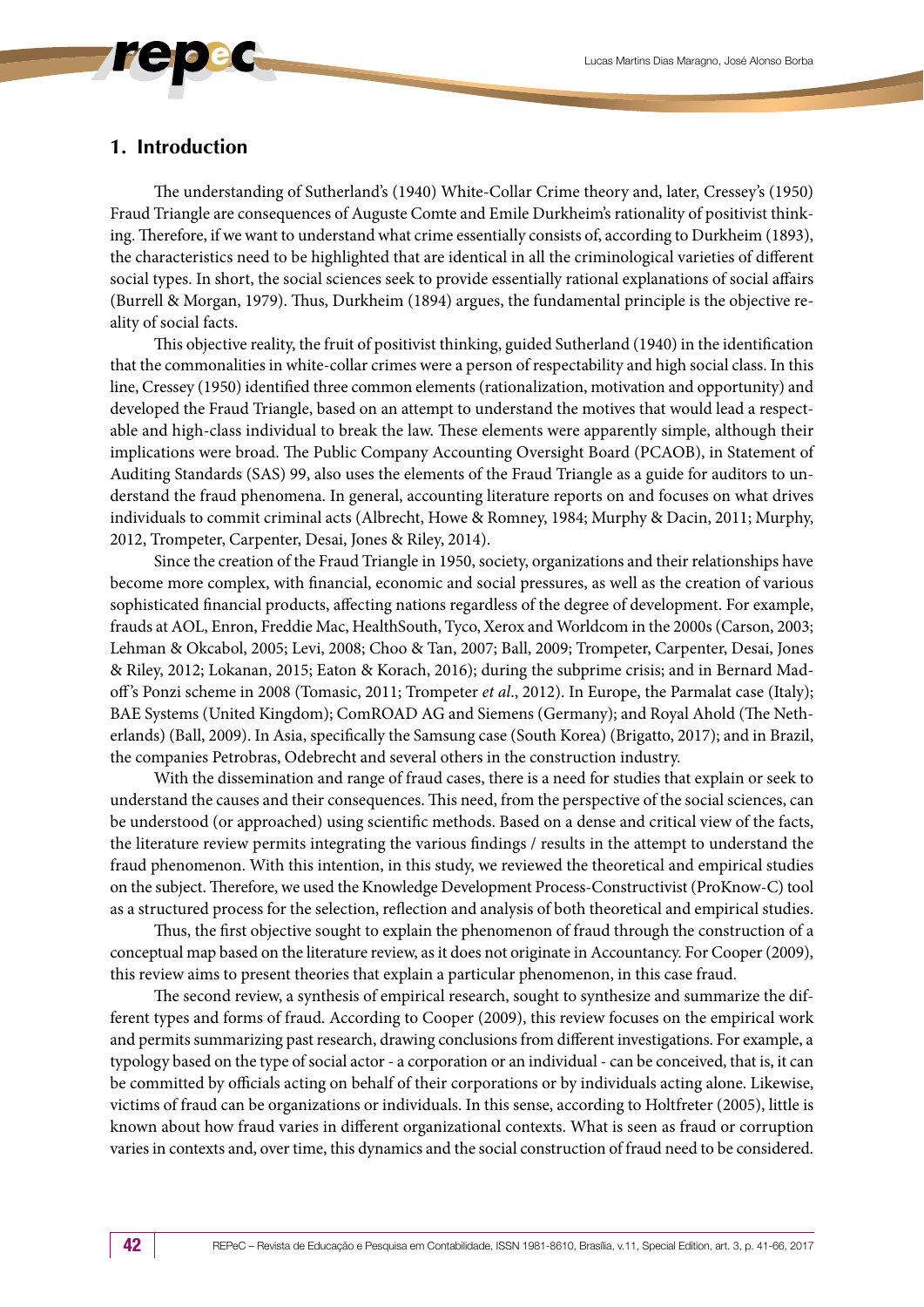Finally, this work contributes to the academic area of research in corporate governance and finance and to microstructure, law and a series of related interdisciplinary fields (Ball, 2009; Cumming, Dannhauser & Johan, 2015), that is, it is important to obtain knowledge from other disciplines and merge it with Accountancy. This study also contributes to fraud prevention and detection research by understanding the reasons that make individuals commit these criminal acts or misconduct. According to Trompeter *et al*. (2012), understanding the fraud triangle can help auditors to project tests to detect the phenomenon.

### **2. Conceptual Map, Evolution of the Concept and Fraud Types**

### **2.1 Origin of the Fraud Triangle**

The concept of crime and poverty were directly related until the 1940s. According to Sutherland (1940), crime was concentrated in individuals of low social class, caused by poverty or by personal and social characteristics considered to be statistically associated with poverty, including mental weakness, psychopathic deviations, shantytowns and deteriorated (unstructured) families.

Sutherland (1940), however, found that crime, in fact, was not only correlated with poverty or with the psychopathic and sociopathic conditions associated with poverty, but that a proper explanation of criminal behavior should continue to be studied. Conventional explanations, according to Sutherland (1940), were invalid mainly because they derived from polarized samples. Samples did not include vast areas of criminal behavior, but only of low-class people.

Thus, Sutherland (1949, p.9) defined white-collar crime as "a crime committed by a respectable person of high social status in the course of his occupation." All white-collar crimes are, by definition, violations of law committed during a legitimate occupation or pursuit by people who hold respected positions (reputation) in their communities (Coleman, 1987). According to Coleman (1987), the main objective of most white-collar criminals is economic gain or job success (function/work) that can lead to economic gain. According to Sutherland (1940), it can be reduced to two categories: untrustworthy representation of assets and manipulation of power. In this sense, the US courts and commissions divide it into four types: antitrust, false publicity, National Labor Relations and infringement of patents, copyrights and trademarks (Sutherland, 1945).

Zahra, Priem and Rasheed (2005) divide the crime into occupational - against the organization and corporate - in favor of the organization. According to the authors, occupational crimes are those committed against a company for the benefit of the perpetrator (fraudster) and may include embezzlement or unjustified cost increases (fraud on expenses). Corporate crimes, however, are those committed by the perpetrator for the benefit of the corporation. These crimes may include bribery or control of violations. Corporate crimes benefit the company - for example, to obtain a contract or reduce costs - but these crimes can also entail indirect benefits for the perpetrator, such as promotions or salary increases (e.g. traders) who negotiate energy contracts through the company Enron).

Schrager and Short (1978) add that, to qualify as an organizational (corporate) crime, an action needs to meet two additional criteria: it has to be illegal and have a severe physical or economic effect (e.g. Enron, Wordcom, Adelphia, Tyco). Illegality emphasizes the affinity between organizational and common crime and establishes organizational responsibility for the potential consequences. White-collar crimes can also be classified according to the degree of individual involvement in the crime. Daboub, Rasheed, Priem and Gray (1995) distinguish between active participation and passive consent; it can be perpetrated (committed) by people at the top or bottom in the management hierarchy.

The content about the origin of the fraud identified in the articles from the Bibliographic Portfolio of the theoretical studies (identifications in numbers) and empirical works (identifications in bold) was synthesized and is presented in the Conceptual Fraud Map in Figure 1.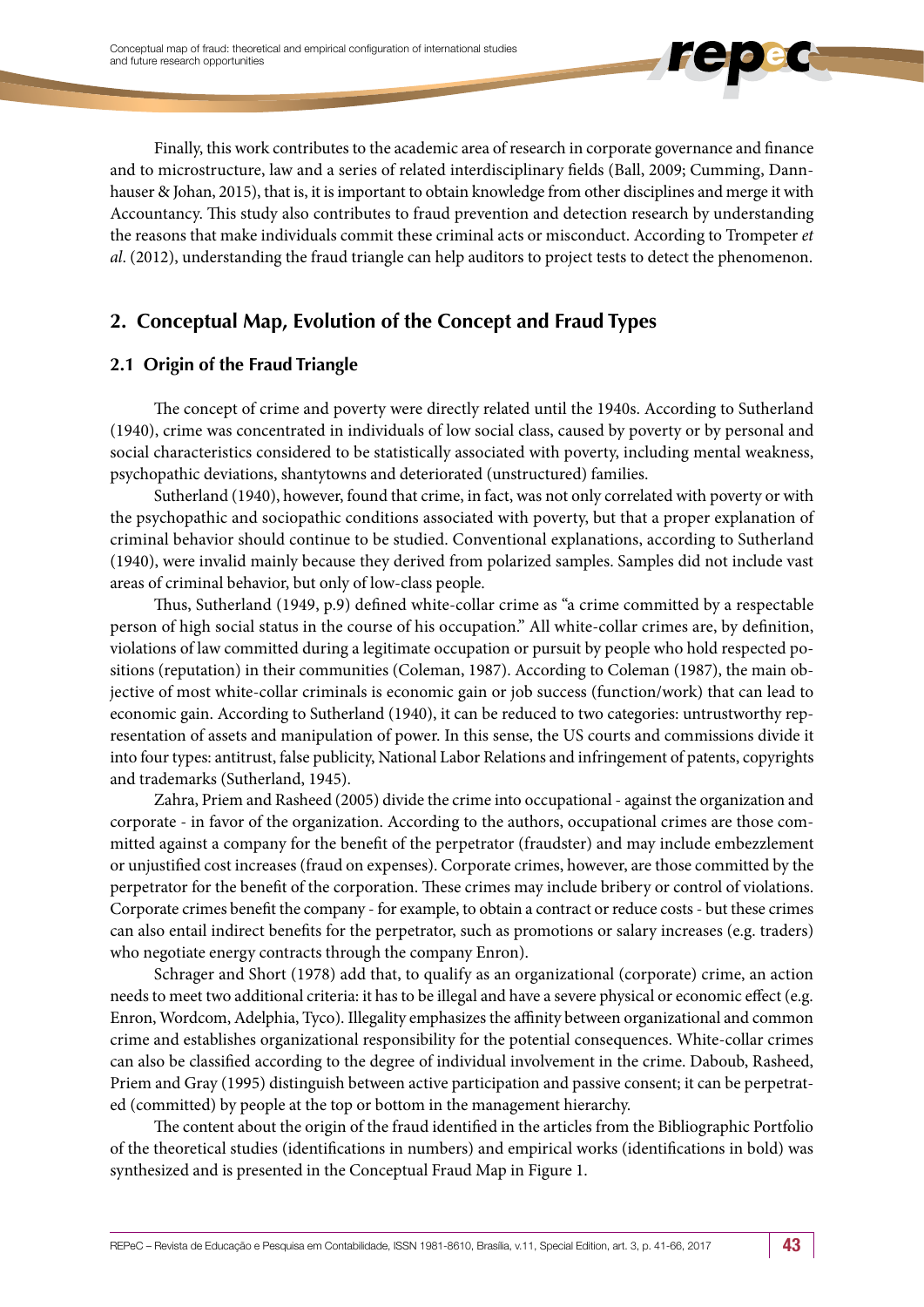

#### **Figure 1.** Literature Map – Evolution of Fraud

Obs.: Theoretical studies (identifications in numbers) and empirical works (identifications in bold numbers)

```
(a) [1] [2] [7] [9] [27]
(b) [1] [2] [5] [9] [16] [25] [35] [12] [14] [22] [24] [25] [27] [28] [36] [37] [40] 
(c) [3] [20] [23] [26] [27] [29] [31] [32] [38] [8] [21] [23] [34] [28]
(d) [3] [5] [20] [25] [31] [38] [8] [21] [23] [28] [34]
(e) [3] [5] [20] [25] [29] [31] [38] [8] [21] [23] [28] [34] [37]
(f) [3] [5] [20] [25] [31] [38] [8] [21] [23] [28] [34]
(g) [25] [28] [34]
(h) [25] [21] [28] [38]
(i) ([25] [32] [21] [28] [38]
(j) [31] [33] [28]
(k) [25] [32] [21] [28]
(l) [28] [34]
```
Source: elaborated by the Authors.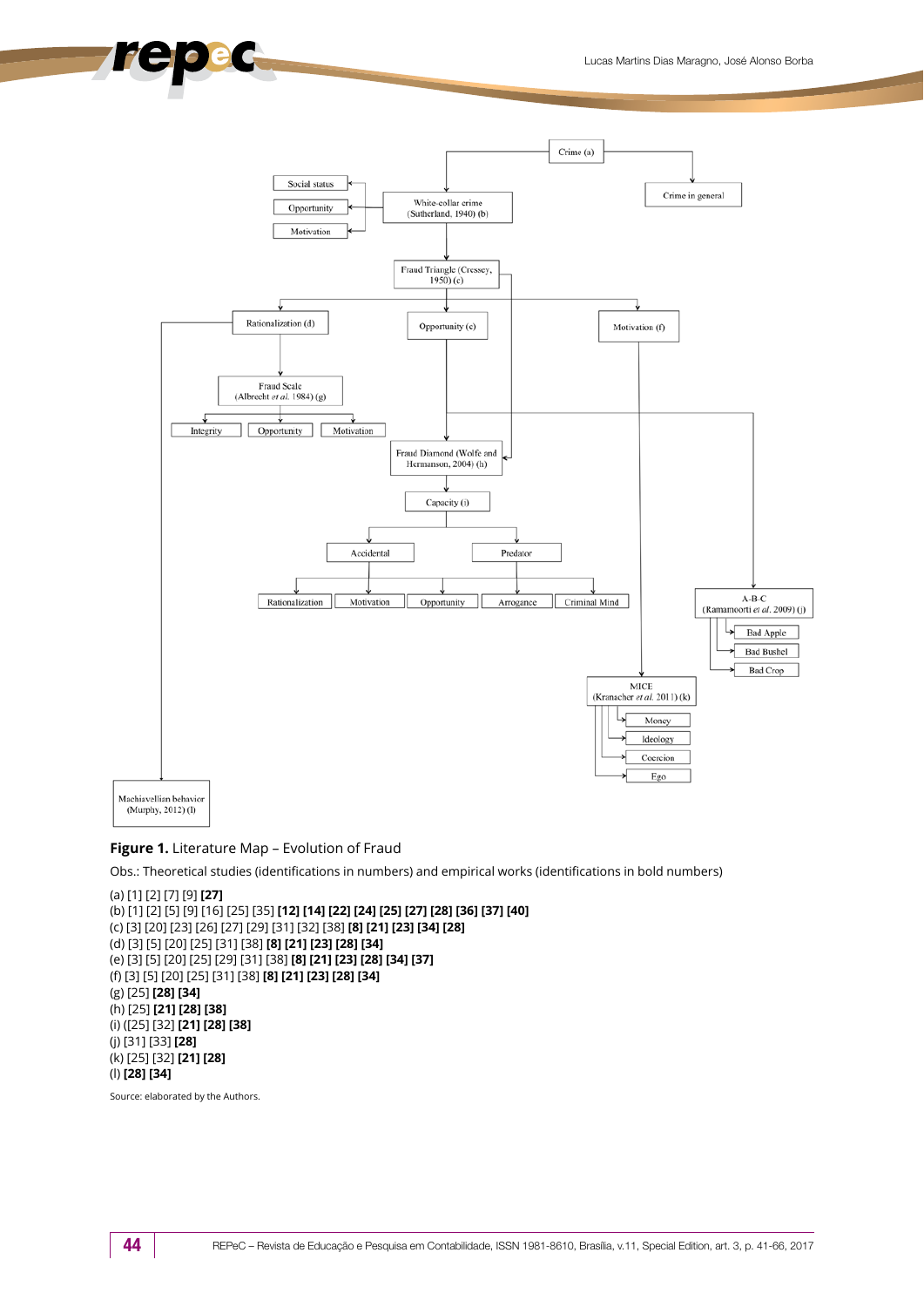Some criticism is formulated against white-collar crime, as it covers many types of behaviors and some unrelated ones. According to Coleman (1987), it could be divided into smaller categories. In this sense, Shapiro (1990) states that, although the attributes of the perpetrator (such as age, sex or mental state) may occasionally be necessary conditions for the application of certain labels, they will not suffice. These concepts provide no guidance on the characteristics of the acts committed or standards broken by those offenders, which constitute corporate, organizational or occupational white-collar crimes. Of course, not all of their negligent or harmful crimes and acts are white-collar crimes. The various types of crimes need to be divided and identified.

The concept of white-collar crime has been virtually unchanged over the years though (Shapiro, 1990), and what has evolved are the elements of the Fraud Triangle, in which more elements have been discovered, perhaps in response to the criticism against white-collar crime. As a result of the lack of consensus in the literature on the causes of fraud, however, there is no reason to believe that the fraud triangle or any existing model can explain most corporate frauds (Coleman, 1987; Benson & Moore, 1992; Lokanan, 2015).

The fraud triangle was developed based on these three fundamental observations and constitutes the basis for most discussions of white-collar crime in accounting curricula (Dorminey, Fleming, Kranacher & Riley, 2012).

### **2.2 Elements of the Fraud Triangle**

Cressey (1953) pointed out three elements as necessary for white-collar crime: first, a problem the offender considers non-shareable turns into a stimulus if the situation is perceived as a unique possibility to solve the problem. In the literature, a division of this element (motivation) into pressure and incentive is demonstrated. Secondly, the individual has to regard his position of trust as an opportunity to commit a crime. And finally, the rationalizations used are relevant and necessary to neutralize the criminal or even improper conduct.

In the early 1980s, the Fraud Triangle concept was adapted from criminology to accounting by Steve Albrecht from Brigham Young University. Albrecht was especially interested in identifying factors that led to Occupational Fraud and Abuse (Choo & Tan, 2007). Albrecht, Albrecht, Albrecht and Zimbelman (2011) exemplify what types of abuses can be considered insider trading, corruption and bribery, among others.

Cressey (1950) points to the Triangle of Fraud as the ex ante state. Trompeter *et al*. (2014) point out that the ex post state would be centered on the act, the effort to conceal the act and the identification of the benefits that the fraudster has accumulated (e.g. conversion - accrued bonuses or increase of the stock option in case of financial fraud).

### **2.2.1 Rationalization**

In an attempt to understand the reasons that would lead a high-class individual who is respectable in the community and holds a position of high social status, Cressey (1950) adds the element Rationalization and develops the Fraud Triangle, together with the elements Motivation and Opportunity.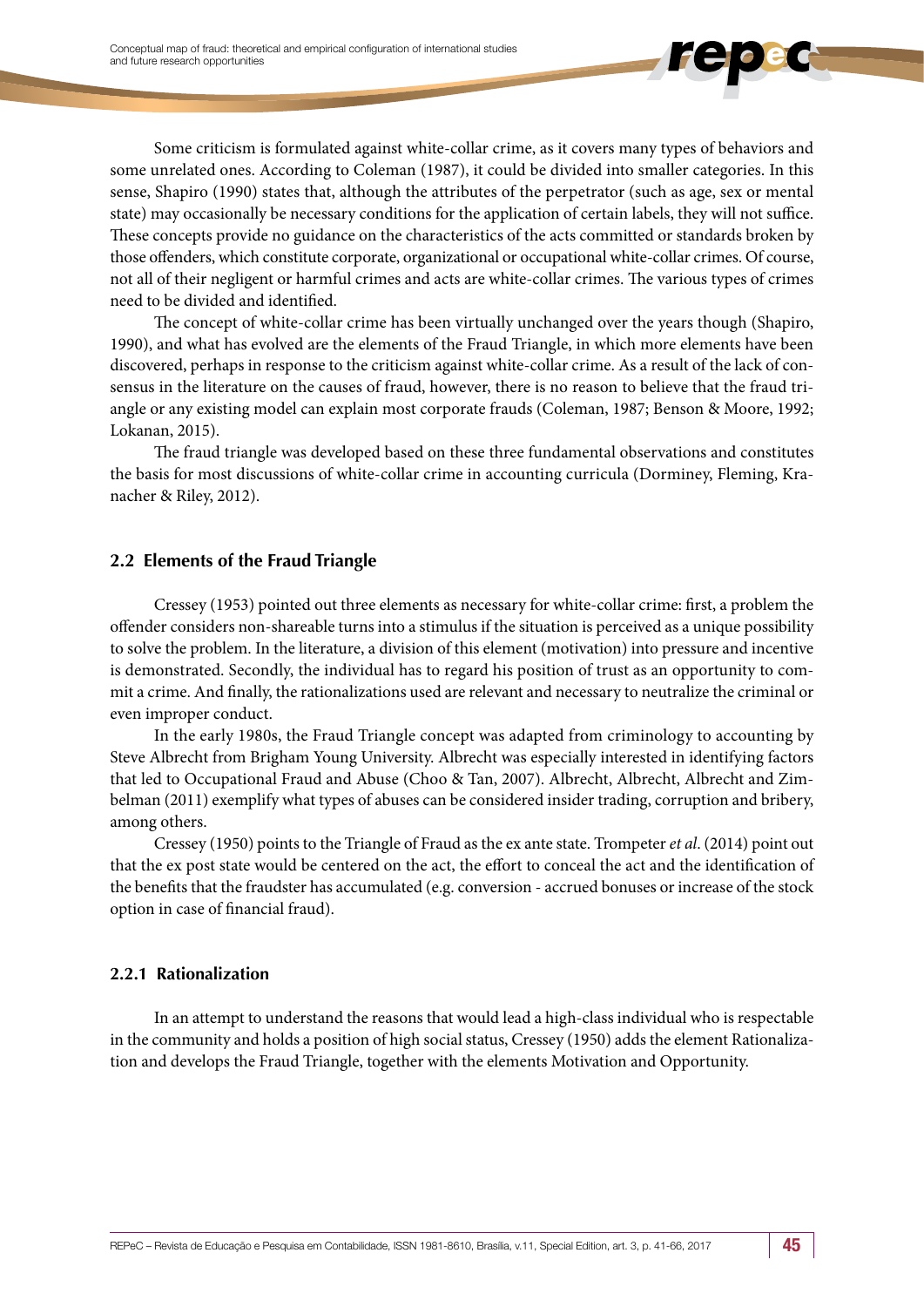

**Figure 2.** Origin of the Element Rationalization Source: elaborated by the Authors.

No caso de crime de colarinho branco, os indivíduos tentam minimizar a má consciência e encontrar uma maneira de mostrar suas fraudes como menos ilícitas, mais plausível para si mesmos para manter a autoestima, o autorrespeito ou um autoconceito favorável a si mesmo (Schuchter & Levi, 2016). Esta medida psicológica de autoproteção é o elemento do Triângulo da Fraude descrita como racionalização (Cressey, 1953).

Para Coleman (1987), uma racionalização não é uma desculpa após o fato que alguém inventa para justificar seu comportamento, mas uma parte integrante da motivação do ator para o ato (Cressey, 1969). Murphy e Dacin (2011) afirmam que o indivíduo está ciente de que o comportamento em questão é fraudulento. Dellaportas (2013) acrescenta que racionalização também é a falta de sentimentos e indiferença expressos pelos infratores para justificar qualquer culpa decorrente de sua má conduta.

Com o intuito de prevenir fraudes nas organizações, Albrecht, Howe e Romney (1984) substituíram o elemento "racionalização" por "integridade". A escala da fraude foi desenvolvida por meio de uma análise de 212 fraudes no início dos anos 80. Os autores mantiveram os dois componentes do Triângulo da Fraude: a pressão (o conceito adaptado da concepção original de Cressey de um problema não compartilhável) e a oportunidade, mas substituíram a racionalização pela integridade pessoal. Esta representação foca a atenção na moralidade do ofensor (Levi, 2008). Segundo Dorminey *et al.* (2012), o benefício de examinar a integridade é que ela pode ser inferida, para um indivíduo, a partir de comportamento passado, histórico, o que contribuiria para a prevenção do ato. A Figura 3 demonstra a evolução do elemento "racionalização".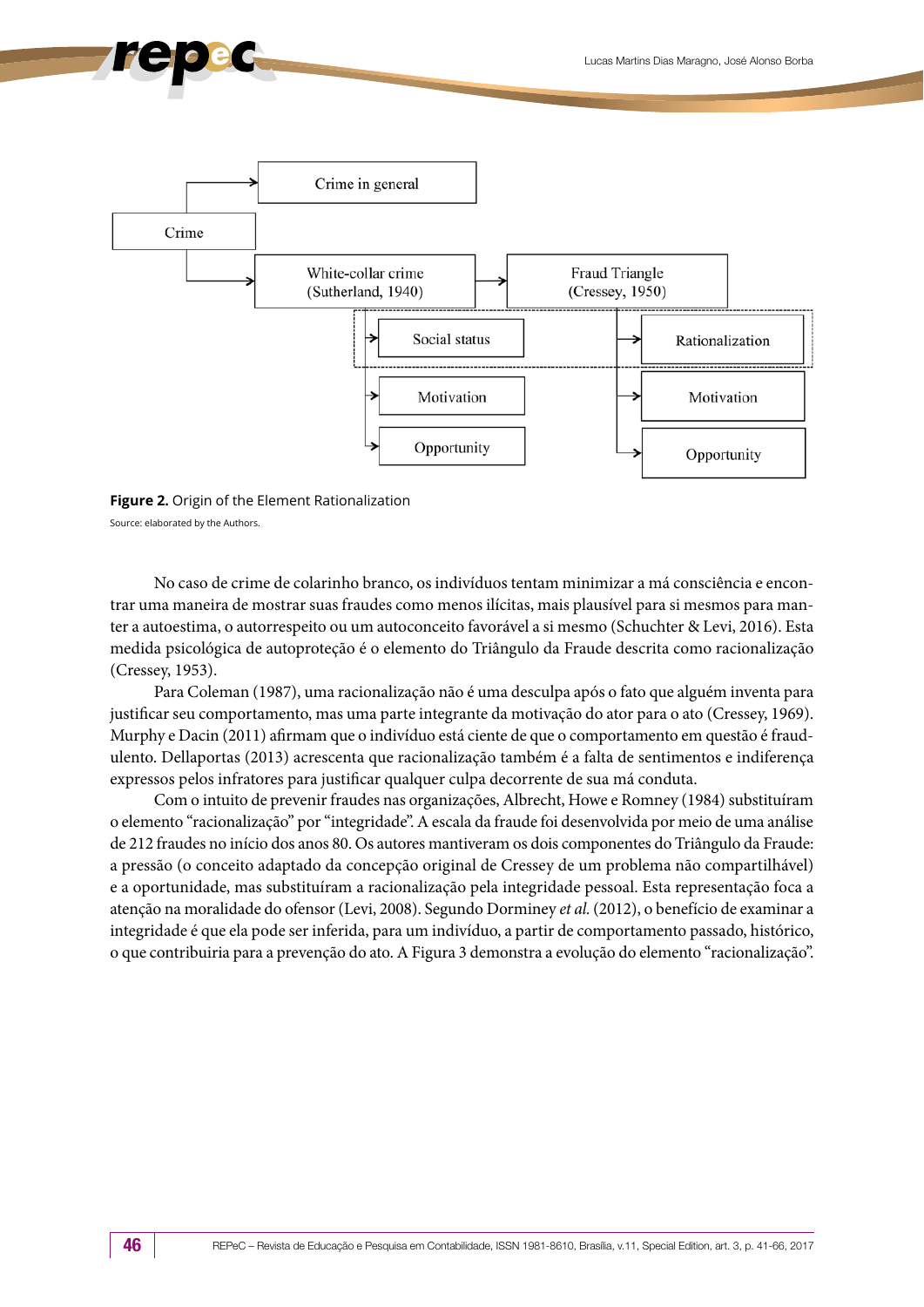Conceptual map of fraud: theoretical and empirical configuration of international studies and future research opportunities





This replacement of the element by Albrecht, Howe and Romney (1984) was already mentioned in Cressey (1950, p.743), who indicated the integrity of the individual linked to other factors, when he mentioned that, aware of the act, the fraudster rationalizes " in relation to integrity, honesty and morality". Murphy (2012), however, points out that individuals can also use rationalization in a positive way. In the context of the Fraud Triangle, rationalization is used to justify illegal or unethical behavior, which has a negative connotation. The author claims that she found no theory that describes a connection between any predisposition and rationalization, in other words, challenging the justification that the identification of past behavior could help detect future behaviors pointed out by Albrecht, Howe and Romney (1984) and Dorminey *et al*. (2012).



**Figure 4.** Evolution of the Element Rationalization for Machiavellian Behavior Source: elaborated by the Authors.

Thus, evidence from Murphy (2012) suggests that the third side of the Fraud Triangle could be more clearly explained, since predispositions are not directly related to rationalizations. Schuchter and Levi (2015) add that the frequently cited "rationalization" is very simplistic: as an inner voice that inhibits pre-crime fraud and a guilty conscience after being present among the interviewees.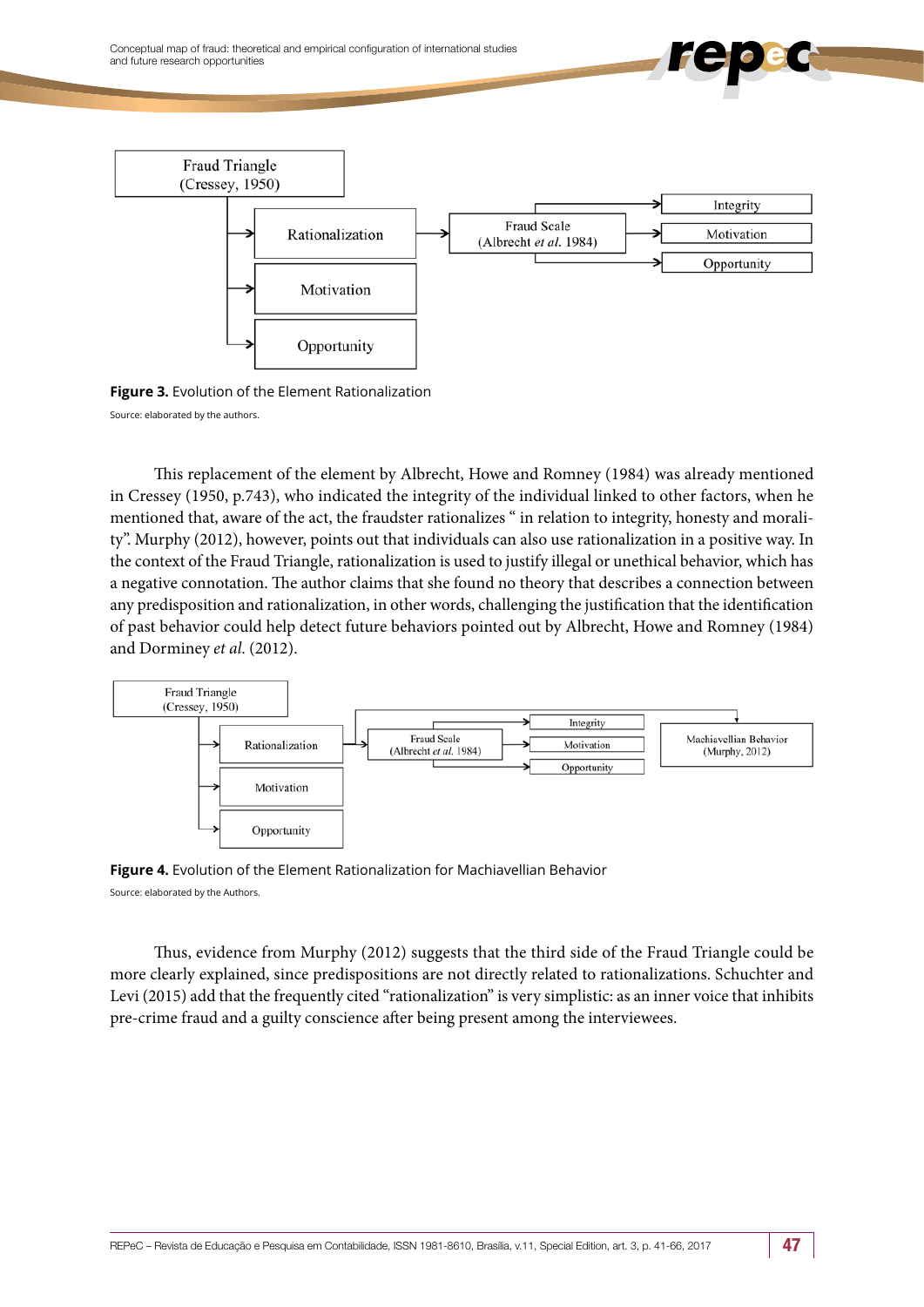#### **2.2.2 Motivation**

Another element of the Fraud Triangle is motivation. Motivation, in the Fraud Triangle, is commonly divided by the literature into two sub-elements, incentive and pressure (Schuchter & Levi, 2016). The desire for financial gain is, in fact, an obvious part of motivation for most offenders (Coleman, 1987).

The perceived pressure of a non-shared financial problem creates the motive for the crime (Dorminey *et al*., 2012). The incentive for "misstatements" may arise because of the pressure to meet the analysts' forecasts, the compensation and incentive structures, the need for external financing or poor performance (Hogan, Rezaee, Riley, Velury, 2008).

The literature on the pressure to commit occupational fraud can be broadly classified under financial pressure and non-financial pressure. Non-financial pressure can be categorized as (1) work-related pressure; (2) pressure associated with gambling and drug addiction; and (3) pressure associated with individuals who wish to demonstrate luxurious lifestyles (Lokanan, 2015).

Kranacher, Riley and Wells (2011) expanded the concept of pressure, creating the MICE (Money, Ideology, Coersion and Ego). Thus, they modified the evaluation of what is pressure / motivation and expanded the "motivation" element beyond the non-shareable financial pressure (Figure 5). The possibility of identifying collusion was created, which previously was focused only on the characteristics of a single individual. Therefore, pressure may derive from a need to preserve an image of identity as well as a financial need. A significant opportunity for future research may involve exploring the various sources of pressure, in addition to the financial pressures specified in the Fraud Triangle (Dorminey *et al*., 2012).



**Figure 5.** Evolution of the Element Motivation

Source: elaborated by the Authors.

According to Kranacher, Riley and Wells (2011), the elements of MICE mean:

- Money and Ego: seem to be common motivations for fraud. Case histories, such as Madoff, Stanford, Enron, WorldCom, Adelphia, Phar-Mor and ZZZZ Best, provide examples in which the offending author appears to be motivated by ego or right;
- Ideology: probably a less frequent motivation for white-collar crime, but the examples come to mind. First, tax evasion, in which the author cites that "taxes are unconstitutional" or "I pay enough taxes".
- Coercion: describes the condition in which an individual is unwilling, but is pressed to participate in a scheme of fraud.

Not all human beings are motivated by incentives though. Omar, Johari, and Hasnan (2015) explain that some are more driven by the environment the company offers and this environment includes the structure of the company and the behavior of bosses towards co-workers, contrary to the vision and expansions of the Fraud Triangle, where individuals are driven by various incentives, not just financial ones.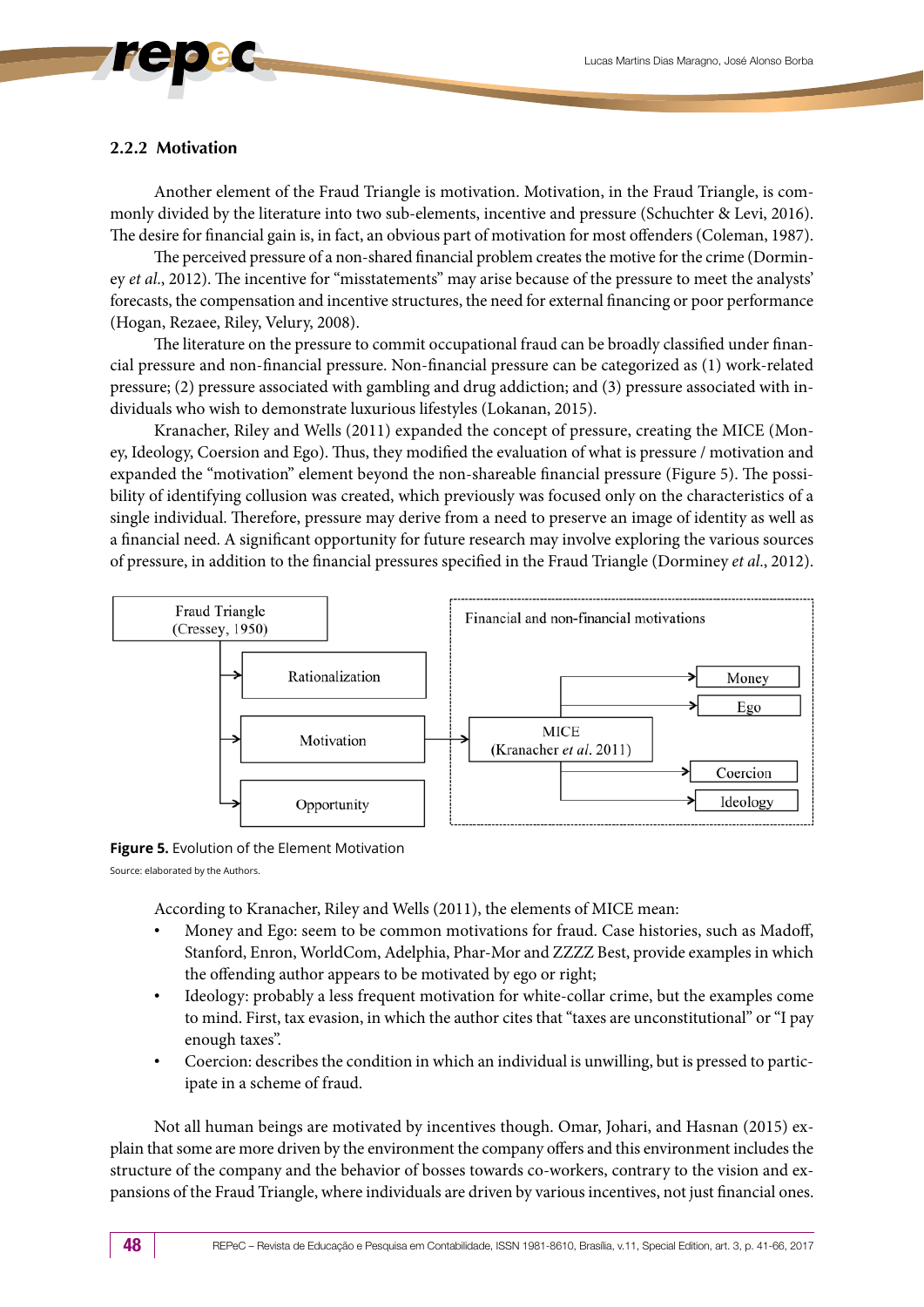### **2.2.3 Opportunity**

Schuchter and Levi (2016, p.4) argue that motivation and opportunity are inseparably intertwined and any successful theory of white-collar crime should take this into account. Thus, in a sense, all elements are intertwined to a greater or lesser extent. Opportunity plays a key role in explaining organizational offense and is dynamically intertwined with its motivational aspects (Reed & Yeager, 1996).

Regardless of a manager's motivation, a delinquent act needs an opportunity. According to Schuchter and Levi (2016), all forms of white-collar crime have "opportunity structures" that consist of specific opportunity characteristics and vary by type of fraud.

Opportunities are important in that they influence the distribution of criminal events (within organizations). For example, areas with accessible targets and low detection risk are more likely to be associated with crime than areas with higher-risk targets (Reed & Yeager, 1996).

The perceived opportunity is the perception (1) that a weakness of control is present and, importantly, (2) that the probability of being caught is remote. Therefore, perceived opportunity requires the ability to commit the act and to do so undetected (Dorminey *et al*., 2012). In the accounting literature, the opportunity was examined within the context of weak internal controls which, according to Lokanan (2015), is the main factor attributable to fraud.

Trompeter *et al*. (2014) offer the COSO framework as a means to organize research into the opportunity to perpetrate and conceal fraud. Trompeter *et al*., 2014) describe the five components of the framework: control environment, risk assessment, control activities, information and communication, and monitoring. Prevention, according to Dorminey *et al*. (2012), reduces the probability of fraud, mainly through the reduction of opportunity. This makes the internal control structure necessary to prevent fraud. Auditors can help to reduce opportunities because of their ability to detect and, in some cases, investigate fraudulent financial reporting; external auditors also act as a significant impediment, reducing the opportunity to commit fraud (Hogan *et al*., 2008).



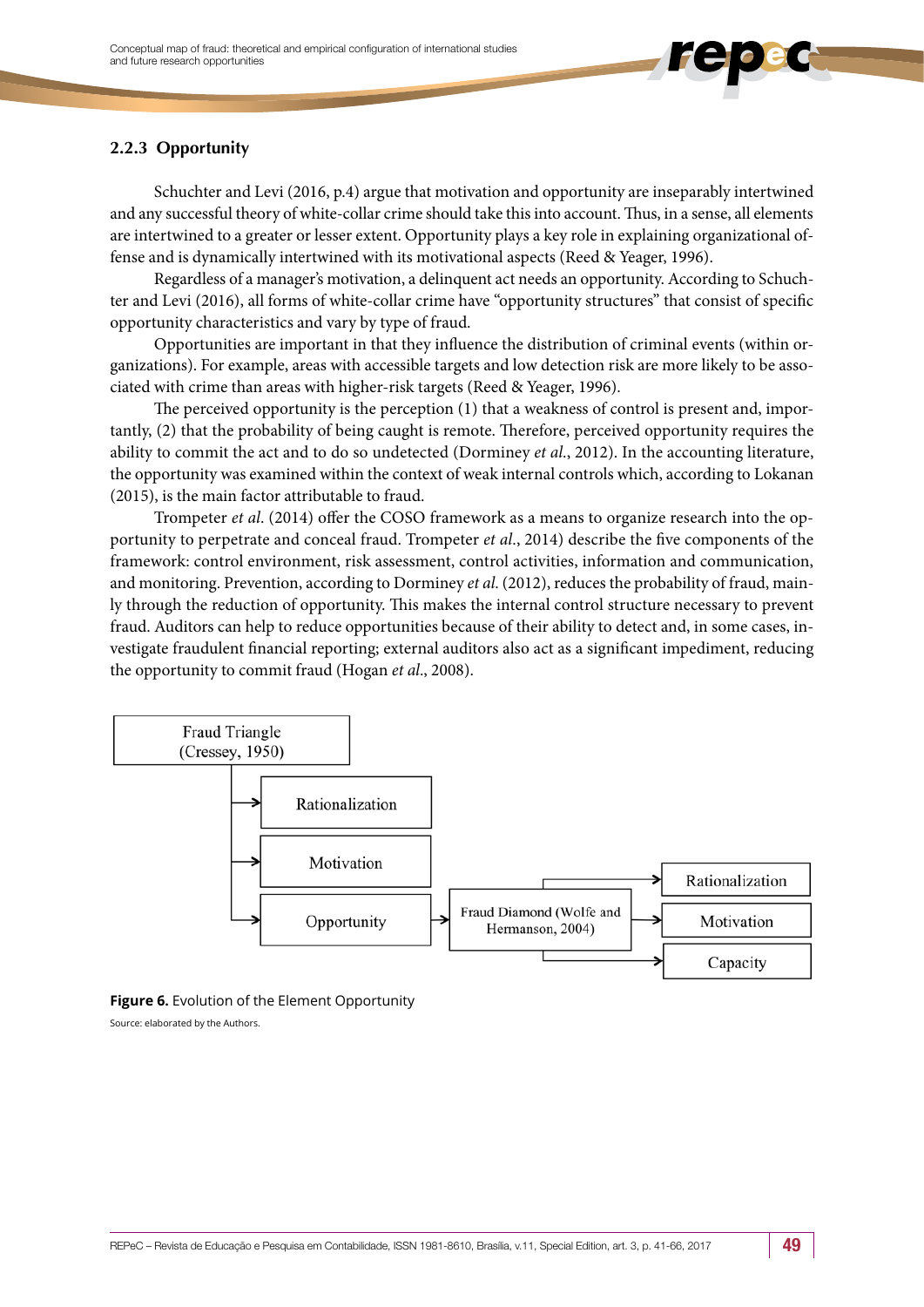Wolfe and Hermanson (2004) developed the Fraud Diamond, which includes a fourth element, the perpetrator's (fraudster's) ability to commit fraud (Figure 7). This ability may arise from the position or function of the perpetrator (fraudster) within the organization; intelligence to exploit an opportunity; ego or trust; coercion skills; ability to lie effective and consistently; and ability to manage.In the context of the Fraud Triangle, the capacity modified the construction of the opportunity, limiting the opportunity to a small set of individuals who are thought to have the necessary ability. Thus, ability probably affects the likelihood of an individual being able to exploit opportunities in the organization's control environment (Dorminey *et al*., 2012).



**Figure 7.** Fraudster (predator) *versus* Accidental Source: elaborated by the Authors.

Finally, as the predator's (fraudster) central focus is the opportunity, the risk assessment centered on the pressure and rationalization makes it improbable to identify schemes of predators (fraudsters) (Dorminey *et al*., 2012).

### **2.3 Types of Frauds**

Frauds can be basically divided in two: occupational fraud and organizational fraud, both committed by the individual, but the benefit of fraud differs between the two categories.

Occupational fraud, according to Holtfreter (2005), derives from the use of the profession for personal enrichment through deliberate misuse or misapplication of the resources or assets of the employing organization. And organizational fraud or corporate crime is committed by the perpetrator for the benefit of the corporation / organization (Levi, 2008). It is perceived that the direction of the benefit of the fraud is what defines its category.

Beasley (1996) divides fraud into two categories. The first type includes occurrences where management intentionally issues misleading information in financial reports to outside users - fraud in financial reporting. The second type includes occurrences of misappropriation of assets by top management. Senior management includes the president, vice president, chief executive officer, president, chief financial officer and treasurer. In this sense, Holtfreter (2005) divides fraud into three: the two previously pointed out by Beasley (1996) plus corruption as part of occupational frauds.

Fraud in financial reporting is defined by Rezaee (2005) as a deliberate attempt by corporations to mislead or induce the users of published financial statements to error, especially investors and creditors, through the preparation and disclosure of incorrect financial statements. Albrecht and Albrecht (2008) suggest that fraudulent financial statements have many common features, including the nature of fraud, the types of fraud in the financial statements and how fraud is committed.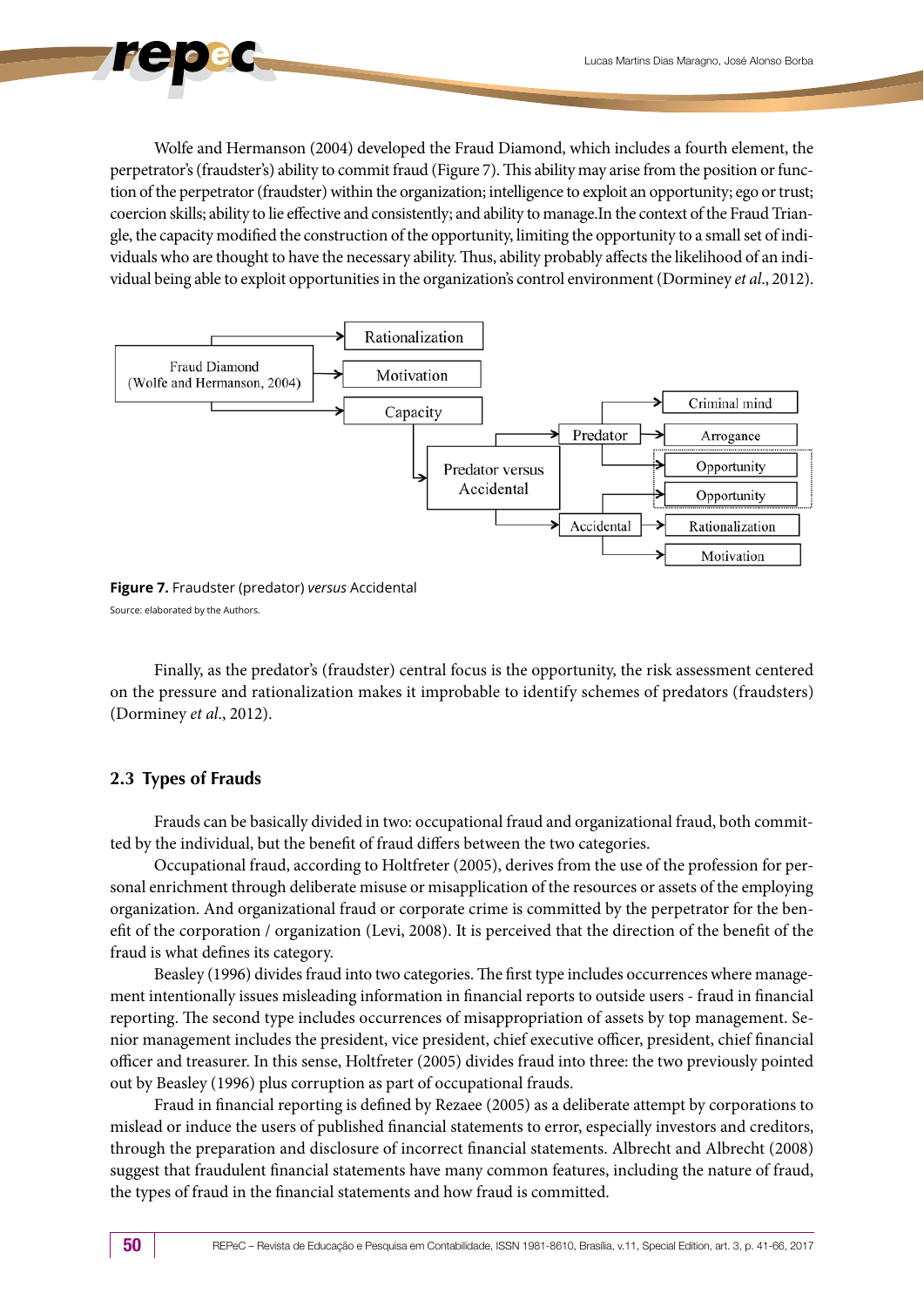According to Rezaee (2005), financial fraud may involve the following schemes:

- Manipulation of accounting practices in accordance with rules-based accounting standards that have become too detailed and too easy to circumvent and contain gaps that allow companies to hide the economic substance from their performance.
- Aggressive accounting, through earnings management.
- Improper disclosure, intentional misrepresentation, omission or misrepresentation of events, transactions, accounts or other material information based on which the financial statements are prepared; deliberate misapplication, intentional misinterpretation and improper execution of accounting standards, principles, policies and methods used to measure, recognize and report economic events and business transactions; intentional omissions and disclosures or presentation of inappropriate disclosures about standards, principles, practices and related financial information.
- Falsification, alteration or manipulation of financial records, supporting documents or commercial transactions.

On the second form of fraud, misappropriation of assets, Tan, Chapple and Walsh (2015) point out that it is much more difficult to identify and measure this type of fraud. Thus, it is noticed that the frauds in the financial reports are more studied, considering that the information is available and accessible.

The third form found is tax fraud, involving the use of various means to avoid paying taxes. According to Compin (2015), we could pursue this definition by explaining that it amounts to theft. Tax fraud is state theft. According to the author, fiscal fraud affects both public finances and the long-term sustainability of economic, social and environmental projects. The cost of tax fraud in the community has raised growing awareness not only of the origins of the current debt crisis but also of the scale of corruption in states that cannot effectively challenge the privileged elites who break the law.

The content on fraud identified in the articles from the Bibliographic Portfolio was synthesized and is presented in Figure 8.



#### **Figure 8.** Types of Frauds

Source: elaborated by the authors.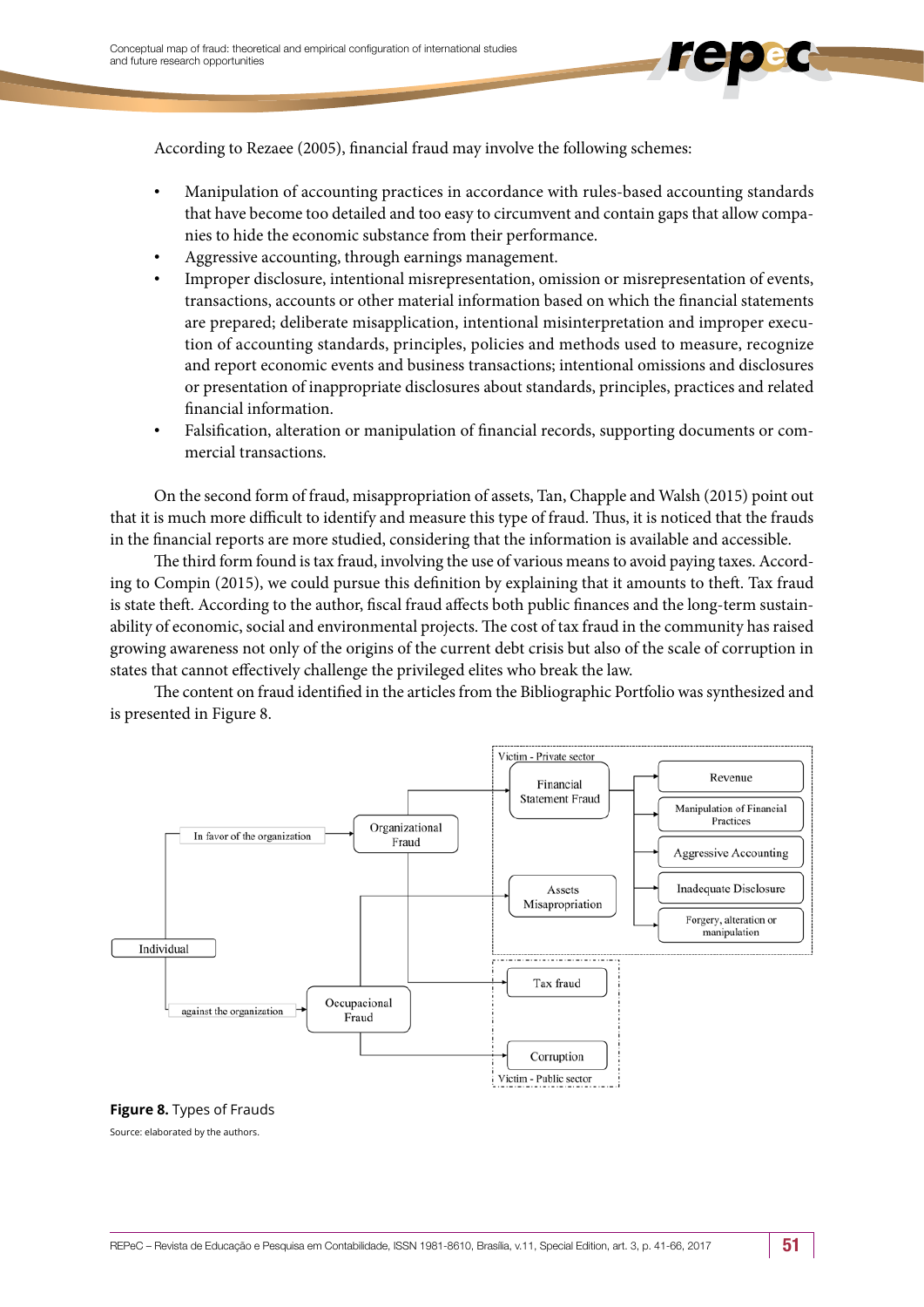Figure 8 was constructed based on the Bibliographic Portfolio of the articles analyzed. This classification corroborates that of the ACFE Report (2016), though less detailed in frauds involving corruption and misappropriation of assets.

The most common fraud techniques involve improper methods of revenue recognition, usually with the aim of inflating revenues and improper methods to overestimate assets (Gerety & Lehn, 1997; Bonner, Palmrose & Young, 1998; Beasley, Carcello, Hermanson & Lapides, 2000)). Gerety and Lehn (1997) present two examples, which describe a typical violation considered by SEC, McCormick & Company and Tandem Computers Incorporated. In the case of McCormick & Co., the company and the manager of a division were accused of inflating revenues through the systematic deferral of recognition of substantial amounts of promotional and advertising expenses; and, in the second case, recognition of sales revenue in a tax period for goods that were prepared for shipment during that period but were not shipped in a later period. The accused manager was also a member of the Board of Directors.

The common techniques of revenue fraud, according to Beasley *et al*. (2000) included simulated sales, false confirmations, early recognition of revenue before all terms of the sale were completed, conditional sales, terms modified by the issuing of side letters, undue sales cuts, unauthorized remittances, and consignment sales.

Bonner, Palmrose and Young (1998) summarize in three more frequent categories: fictitious revenues, recognition of anticipated income and overvaluation of assets and undervaluation of liabilities.

### **3. Methodological Procedures**

Literature reviews conducted in the traditional way, according to Cooper (2009), have received a number of criticisms due to inaccuracies during the process and the presentation of the results. In other words, traditional literature reviews lack explicit standards. Concerned with these desires, the authors chose to use the ProKnow-C intervention tool (Knowledge Development Process–Constructivist) (S. R. Ensslin, Ensslin, Back & Lacerda, 2013; L. Ensslin, Ensslin, Dutra, Nunes & Reis, 2017).

Based on these procedures, the axes of the research were defined, with the dismemberment of the central theme in subtopics and the respective keywords that represent it. The work was developed in two stages. In the first one, two research axes were defined, being the first Fraud and the second Theory. The keywords that represent each search axis permitted the combination of 48 search expressions. The following delimitations of the search process are highlighted: (i) the keywords were searched in the title; summary and keywords of databases; and (ii) only scientific articles in the English language were considered. Figure 9 summarizes the process of the ProKnow-C intervention tool for both steps, divided into inputs and outputs.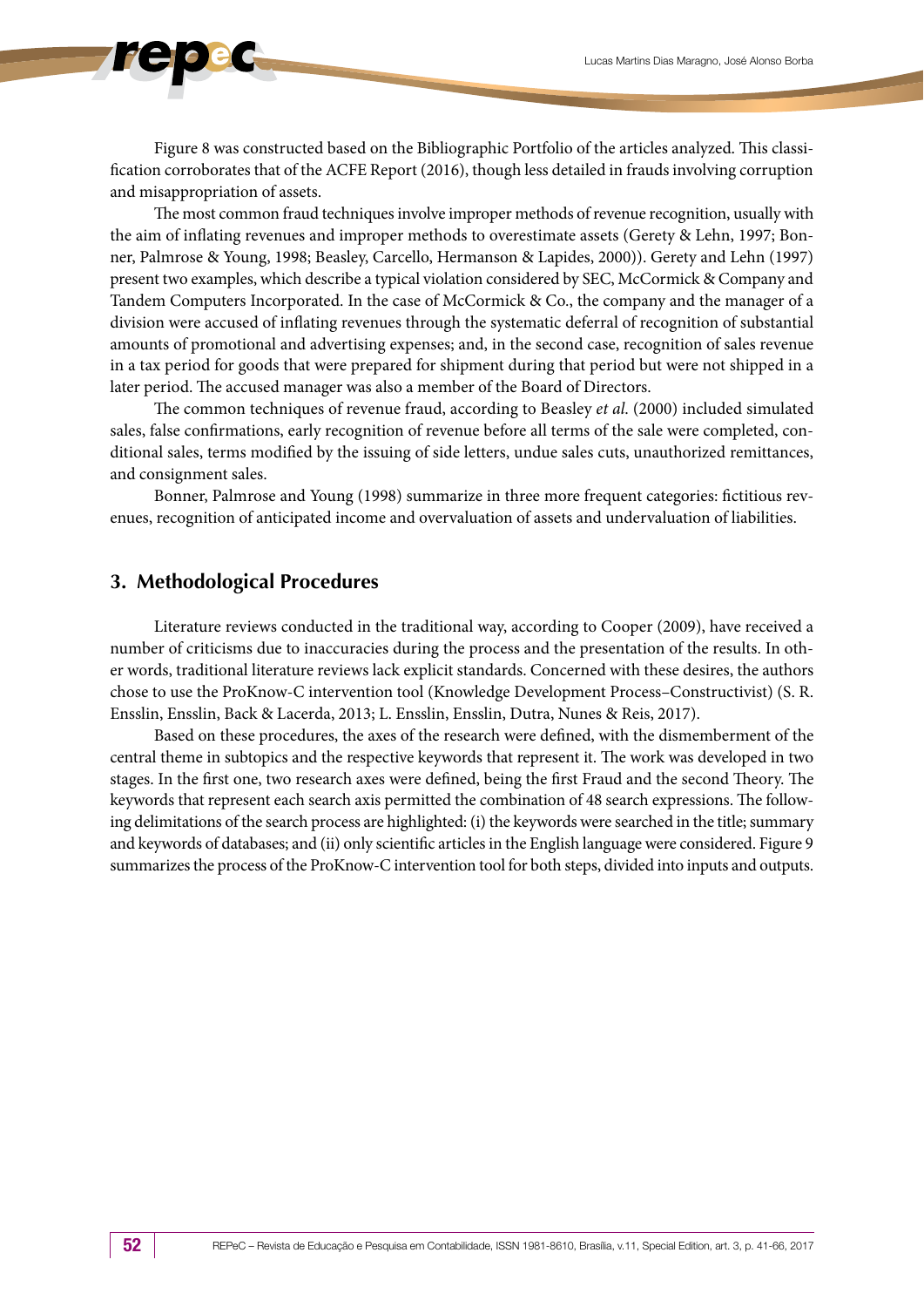

**Figure 9.** Selection of the Bibliographic Portfolio on the Fraud Theme based on the *ProKnow-C* procedures Source: elaborated by the authors.

The studies withheld in the article bank after the filtering (107 and 109 articles) passed the test of representativeness carried out through the analysis of the bibliographical references. We chose to analyze the articles that represented a proven academic recognition superior to 90% (of the citations) for both Portfolios. The works published in the last two years have also been included in the portfolio.

Based on the Bibliographic Portfolio (PB) of the literature fragment on the word Fraud, consisting of 80 articles, we moved on to the bibliometrics. The purpose of this phase is to generate knowledge for the researcher on certain characteristics of the subject under investigation (S. R. Ensslin *et al*., 2013; L. Ensslin *et al*., 2017).

The characteristics that were evidenced by ProKnow-C in this investigation of fraud were: who are the researchers with a trajectory in this area of knowledge; which are the journals that have devoted space for publications on this subject; research paradigms; and which theories have informed the studies on the fraud topic. The knowledge produced is synthesized in a literature map; the evolution of its elements is discussed; and types and forms of fraud are presented.

## **4. Bibliometric Analysis**

### **4.1 Productive Authors**

In this analytic section, we aimed to identify researchers with a history on the subject and their profile throughout the construction of their professional careers. It should be emphasized that the articles present in the BP that address the historical evolution or the framework on the theme fraud are only theoretical studies or reviews. The first analysis was related to the authors present in the BP of the theoretical studies. In the 40 articles analyzed, in total, 70 authors were found. Of these, 18 articles were written by a single author. In addition, 63 appeared as authors in only one work, that is, based on the delimitation of the researchers in the construction of the Bibliographic Portfolio, 90% of the authors do not have a trajectory in fraud research. Authors such as Richard Riley Jr.; Tina Carpenter; Edwin H. Sutherland; Gregory Trompeter; Keith Jones; Michael Levi; and Tina Dacin were counted more than once, which means that they are present in two or more articles.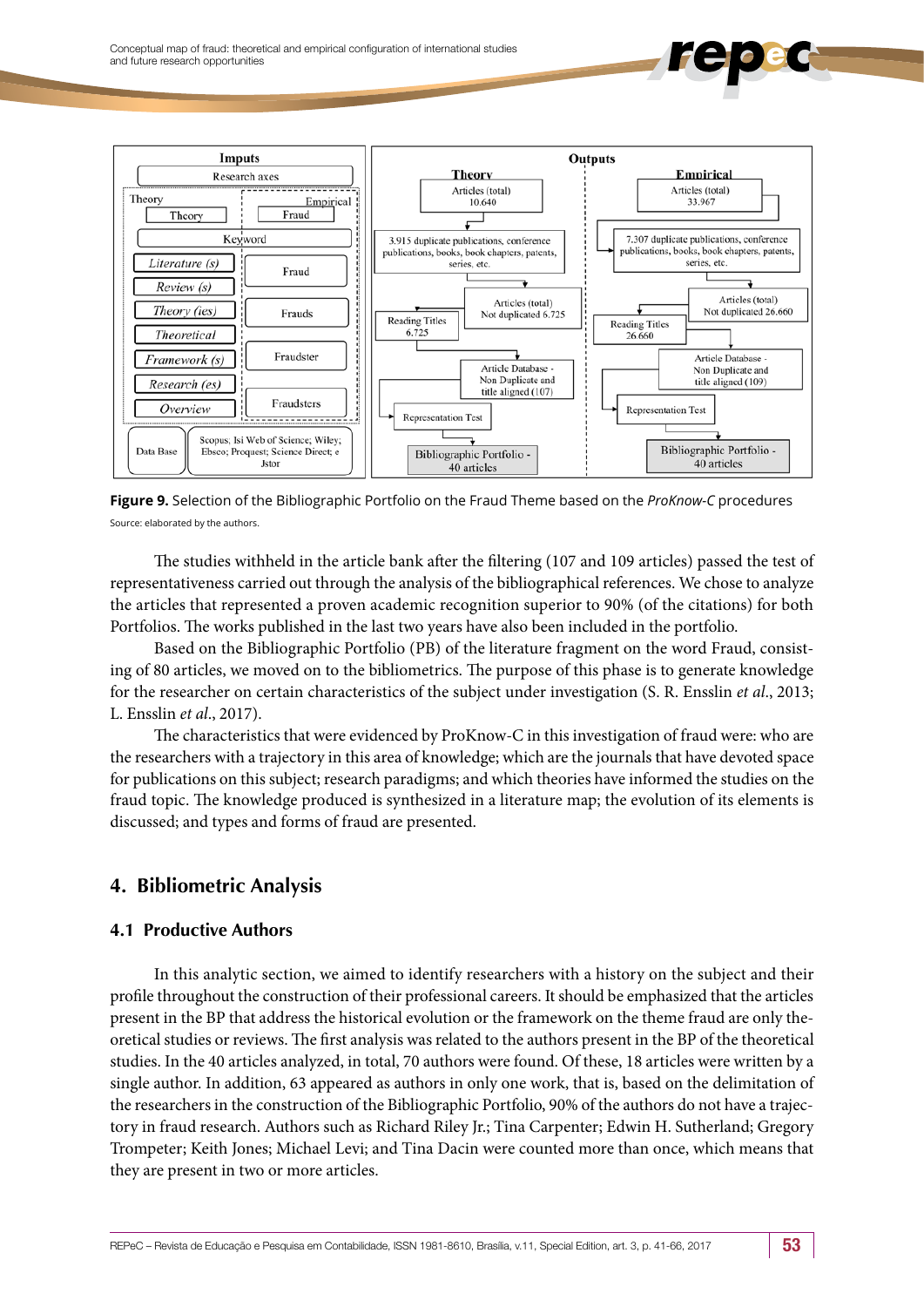Edwin H. Sutherland and James William Coleman authored studies that developed and contributed to the White-Collar Crime theory. David Matza and Gresham M. Sykes contributed to the theory of Neutralization; criminals use a number of justifications to counteract the inevitable guilt. After the individualized analysis of the theoretical BP and its references, they were analyzed together, as shown in Figure 10.





Obs.: Highlighted authors in theoretical studies at the top and highlighted authors in empirical studies at the bottom. Source: elaborated by the authors.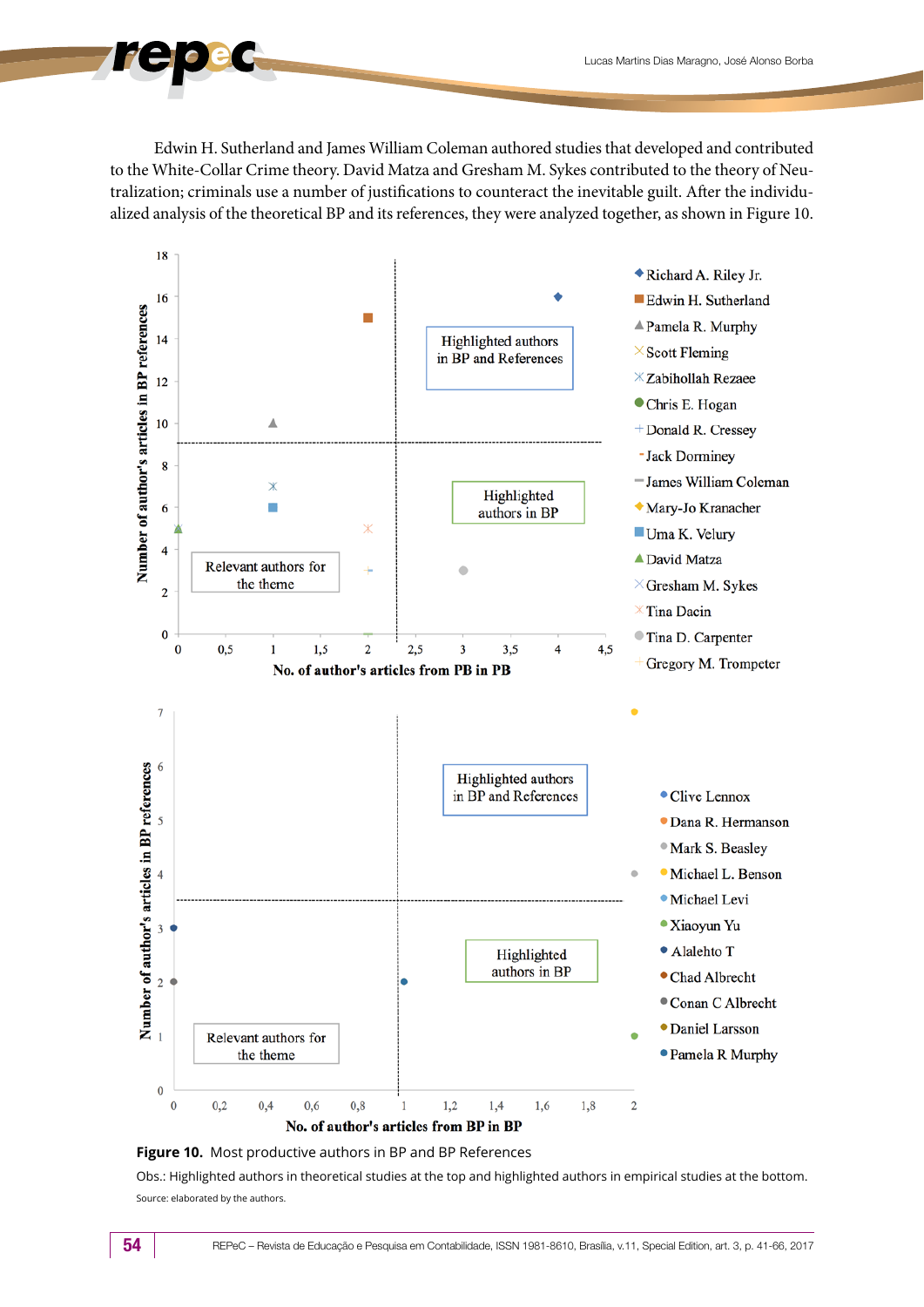As noticed in Figure 10, only one author stood out in BP and BP references: Richard Riley Jr., who has a consolidated line of research in fraud and audit studies. Edwin H. Sutherland was the sociologist who created the White-Collar Crime thesis, thus showing prominence in the BP references, that is, his work is one of the most cited among the studies identified. It was performed for the identification and analysis of the authors present in the empirical BP.

In the 40 articles analyzed, a total of 86 authors were found. Eleven of these articles were written by a single author, that is, most of the empirical articles were coauthored. Authors such as Clive Lennox, Dana R. Hermanson, Mark S. Beasley, Michael L. Benson, Michael Levi and Xiaoyun Yu were present more than once, that is, they authored two articles. The authors present in two articles show diverse educational background, which confirms the multidisciplinarity of the theme "fraud" for Science in general. In Applied Social Sciences, Dana R. Hermanson and Mark S. Beasley graduated in accounting, Clive Lennox in economics, and Xiaoyun Yu in finance.

Following the individualized analysis of the empirical BP and its references, they were analyzed together, as shown in Chart 1. As observed in Chart 1, two authors stood out in the BP and, in the BP references, Michael L. Benson, who has a consolidated line of research in white-collar crime studies in Sociology. Mark S. Beasley, an accountant, focuses on research on risk management and auditing. Xiaoyun only stood out in the BP articles. The author focuses on theoretical and empirical corporate finance, addressing corporate governance and fraud.

### **4.2 Relevant Magazines**

In relation to the magazines present in the 40 articles analyzed from the theoretical BP, 28 were found. Of these, 20 journals presented only one article. The journals American Sociological Review and the Journal of Business Ethics stood out in both the number of published articles (4 both) and the impact factor (3,99 and 1,84, respectively).

As shown in Figure 11, the journal American Sociology Research featured prominently in the theoretical BP (4) and theoretical BP references (25), ranking first in both. The journals in the area of Accounting are: Auditing with 8 articles, Issues in Accounting Education with 7 articles and Accounting, Organizations and Society with 4 articles. Two journals are from the area of Criminology: Criminology with14 articles and Journal of Quantitative Criminology with 4 articles. That is, the areas that deal with the theme "fraud" are Sociology, Criminology, Accounting and Psychology (in the Journal of Business Ethics).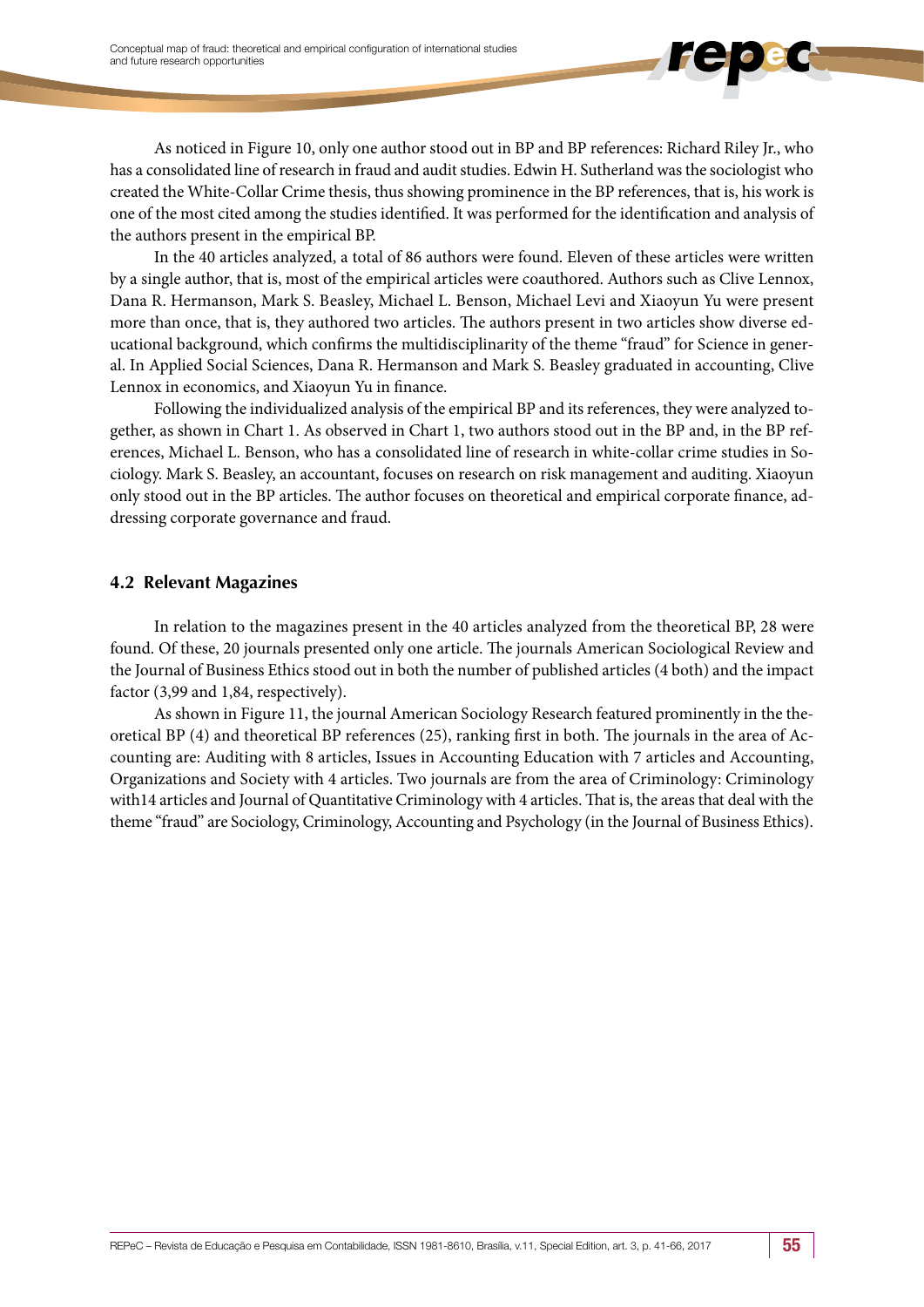



Obs.: Highlighted authors in theoretical studies at the top and highlighted authors in empirical studies at the bottom. Source: elaborated by the authors.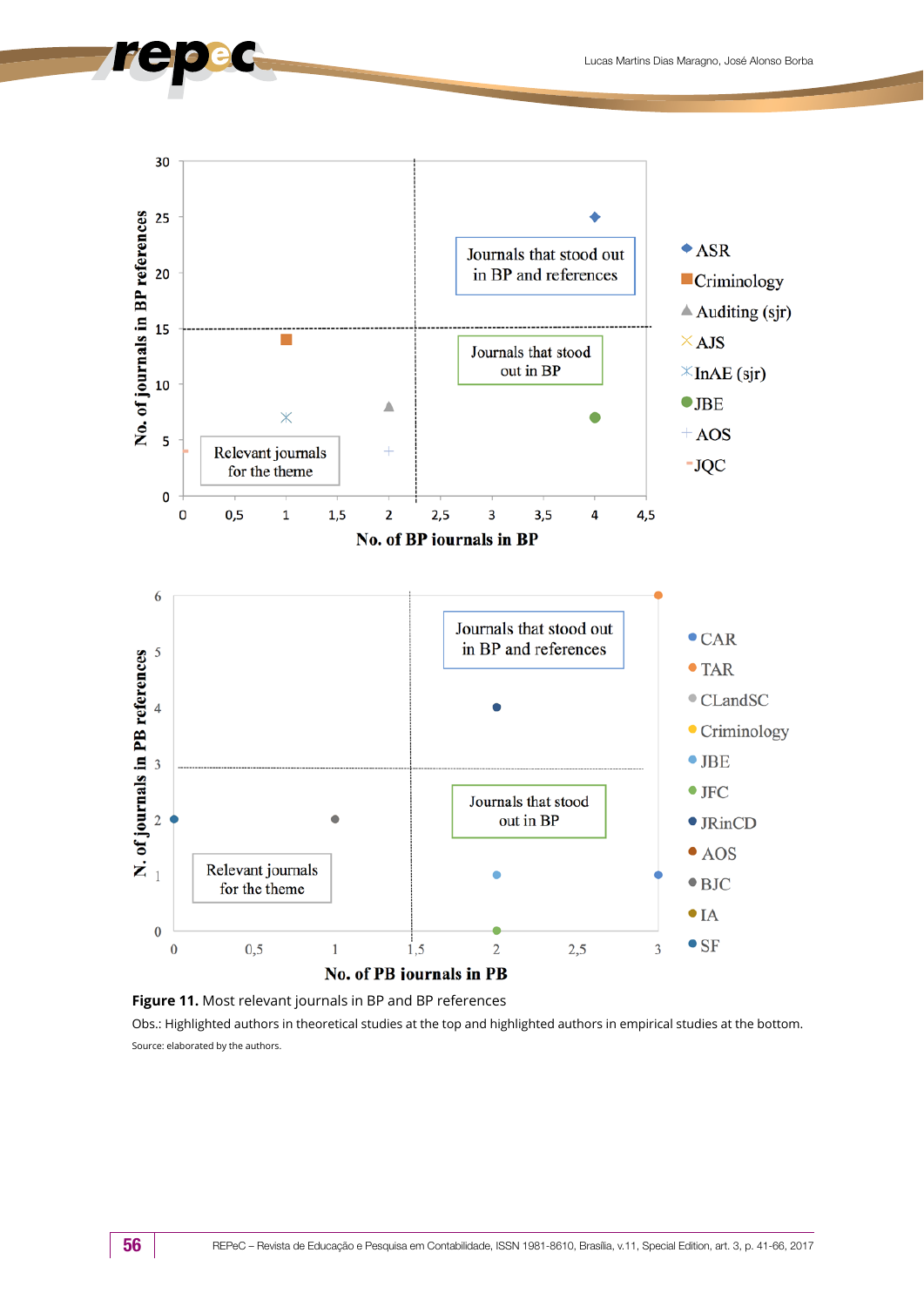Figure 11 is divided into four quadrants and sought to demonstrate the highlight that each journal presented, correlating the PB with the PB references. The leading journal, in the BP as well as in the references, was the American Sociological Review. The only prominent journal in the BP was the Journal of Business Ethics, the other journals presented being relevant.

The analysis considered the journals present in the 40 articles from the empirical BP. In total, 30 journals were found, 23 of which presented a single article. The journals Contemporary Accounting Research and The Accounting Review stood out by the number of articles published (6) and both are from the area of Accounting.

In Figure 11, it is shown that The Accounting Review was prominent in the empirical BP (3) and references (6), ranking first in both and being an Accounting journals. The journals identified come from diverse areas: Contemporary Accounting Research and Accounting, Organizations and Society come from Accounting. The other journals cover several themes, interconnecting the areas of Accounting, Finance, Sociology, Criminology and Law. They are: Crime, Law and Social Change, Criminology, Journal of Business Ethics, Journal of Financial Crime and Journal of Research in Crime and Delinquency.

Figure 11 (right side) is divided into four quadrants and aimed to demonstrate the prominence of each journal presented, correlating BP with BP references. The prominent journals, in BP and in the references, were The Accounting Review and Journal of Research in Crime and Delinquency. The journals that only stood out in the PB were: Contemporary Accounting Research, Journal of Business Ethics and Journal of Financial Crime, and the relevant journals for the topic are the others presented. These results allow researchers in the field to direct their readings to these journals, which would be the most productive on the subject.

### **5. Theories and Research Paradigms**

### **5.1 Basic theories**

We also analyzed the theories used in each article from the Bibliographic Portfolio. We found 33 theories, the most cited of which were: Agency theory by Berle and Means (1932) and Jensen and Meckling (1976); and the Theory of White-collar Crime by Sutherland (1940); second rank the General Theory of Crime by Gottfredson and Hirschi (1990); Strain Theory by Merton (1938), with six quotes each, Festinger's Cognitive Dissonance Theory (1957) and the Neutralization Theory by Sykes and Matza (1957). The remainder is displayed in Table 1.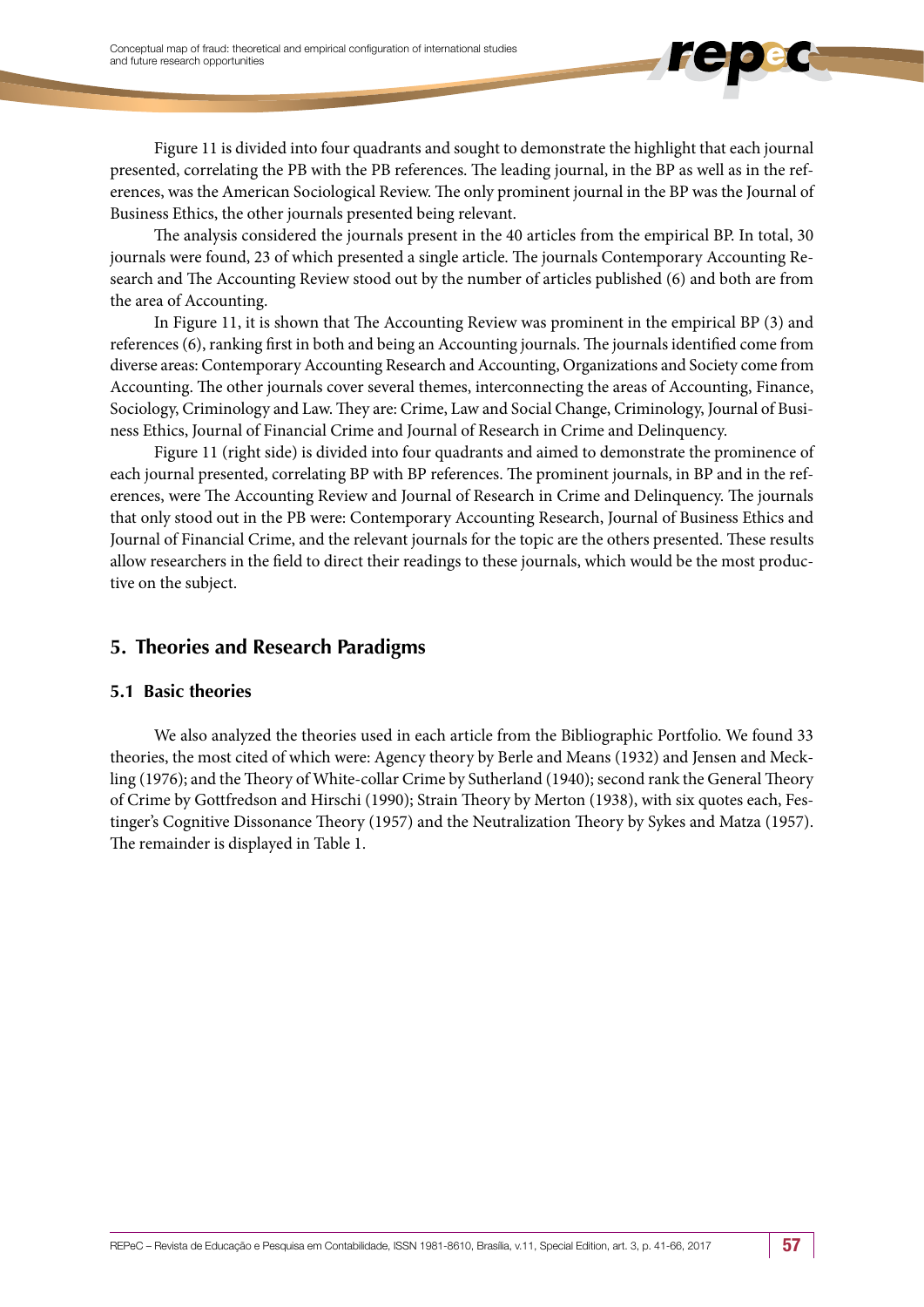#### Table 1

#### **Theories present in BP Articles**

| <b>Theories</b>                                                      | <b>Number of articles</b> |              |                                                                               | <b>Number of articles</b> |                |
|----------------------------------------------------------------------|---------------------------|--------------|-------------------------------------------------------------------------------|---------------------------|----------------|
|                                                                      | T.                        | E            | <b>Theories</b>                                                               | т                         | E              |
| Agency theory - Berle e Means<br>(1932); Jensen e Meckling (1976)    | 8                         | 7            | Prospect Theory - Kahneman e<br><b>Tversky (1979)</b>                         | 1                         | $\overline{2}$ |
| A Dynamic Theory of Personality -<br>Kurt Lewin (1935)               | 1                         |              | Finance Theory - Fisher (1982)                                                | 1                         |                |
| Strain Theory - Merton (1938)                                        | 8                         |              | Rational Choice Theory - Kagan e<br>Scholtz (1984)                            | 2                         |                |
| Theory of white-collar crime -<br>Coleman (1987) e Sutherland (1940) | 10                        | 5            | Theory of Planned Behavior - Ajzen<br>(1985)                                  | 3                         |                |
| Expected Utility Theory - Neumann<br>e Morgenstern (1944)            | $\Omega$                  | $\mathbf{1}$ | Positive Accounting Theory - Watts<br>e Zimmerman (1986)                      | $\overline{2}$            |                |
| Differential Association Theory -<br>Sutherland (1947; 1949)         | $\overline{2}$            | 2            | Theory of self-regulation - Bandura<br>(1986)                                 | $\Omega$                  | $\mathbf{1}$   |
| Learning Theory - Sutherland (1949)                                  | 2                         |              | Self-control Theory - Hirschi e<br>Gottfredson (1987)                         | $\overline{2}$            | 5              |
| Social Theory and Social Structure<br>-Merton (1938)                 | $\overline{2}$            | 1            | Organizational Theory - Victor e<br>Cullen (1988); Ashforth e Anand<br>(2003) | 9                         |                |
| Theory of Fraud Triangle - Cressey<br>(1950)                         | 2                         | 4            | General Theory of Crime -<br>Gottfredson Hirschi (1990)                       | 2                         |                |
| Cognitive Dissonance Theory -<br>Festinger (1957)                    | 6                         | 1            | Moral Disengagement Theory -<br>Bandura (1991;1999)                           | 1                         |                |
| Neutralization - Sykes e Matza<br>(1957)                             | 6                         | 6            | Stewardship Theory - Donaldson e<br>Davis (1991)                              | 1                         |                |
| Theories of Deviance (Weisburd,<br>Wheeler, Waring & Bode, 1987)     | 3                         |              | Theory of basic human values -<br>Schwartz (1992)                             | $\Omega$                  | $\mathbf{1}$   |
| Differential Opportunity Theory -<br>Cloward and Ohlin (2013)        | 1                         |              | Stakeholder Theory - Freeman<br>(1994)                                        | $\overline{2}$            |                |
| Theory of Regulation - Stigler (1964;<br>1971)                       | 2                         |              | "American Dream" Theory -<br>Messner e Rosenfeld (1994)                       | $\mathbf{1}$              |                |
| Social Psychology (Milgram, 1963)                                    | 1                         |              | General theory of profit-driven<br>crimes - Naylor (2003)                     | $\mathbf{1}$              |                |
| Theory of Reasoned Action -<br>Fishbein e Ajzen (1975)               | 2                         |              | "Broken Trust" Theory - Albrecht et<br>al. (2004).                            | 1                         |                |
| Routine activity theory - Cohen e<br>Felson (1979)                   | $\overline{2}$            |              |                                                                               |                           |                |

Obs: T refers to the articles in the theoretical BP and E to the articles in the empirical BP.

Source: elaborated by the authors.

As noticed, all of these theories can sustain the researcher's approach of the subject "fraud" by the researcher and contribute to different directions. Frauds can be investigated focusing on the individual's behavior through Psychology theories or Agency theories between individuals and organizations, or through interactions between areas, addressing the Fraud Triangle. The other theories identified are displayed in Table 1. The main theory identified in Psychology was Kurt Lewin's Dynamic Theory of Personality (1935). Behavior derives from the coexistence of facts. This coexistence of facts creates a dynamic field, which means that the state of any part of the field depends on all other parts. Behavior depends on the current field rather than the past or the future (Lewin, 2013). Festinger's Cognitive Dissonance Theory (1957) concentrates on how humans achieve inner coherence. An individual who suffers from inconsistency tends to become psychologically uncomfortable and is motivated to try to reduce such dissonance, as well as to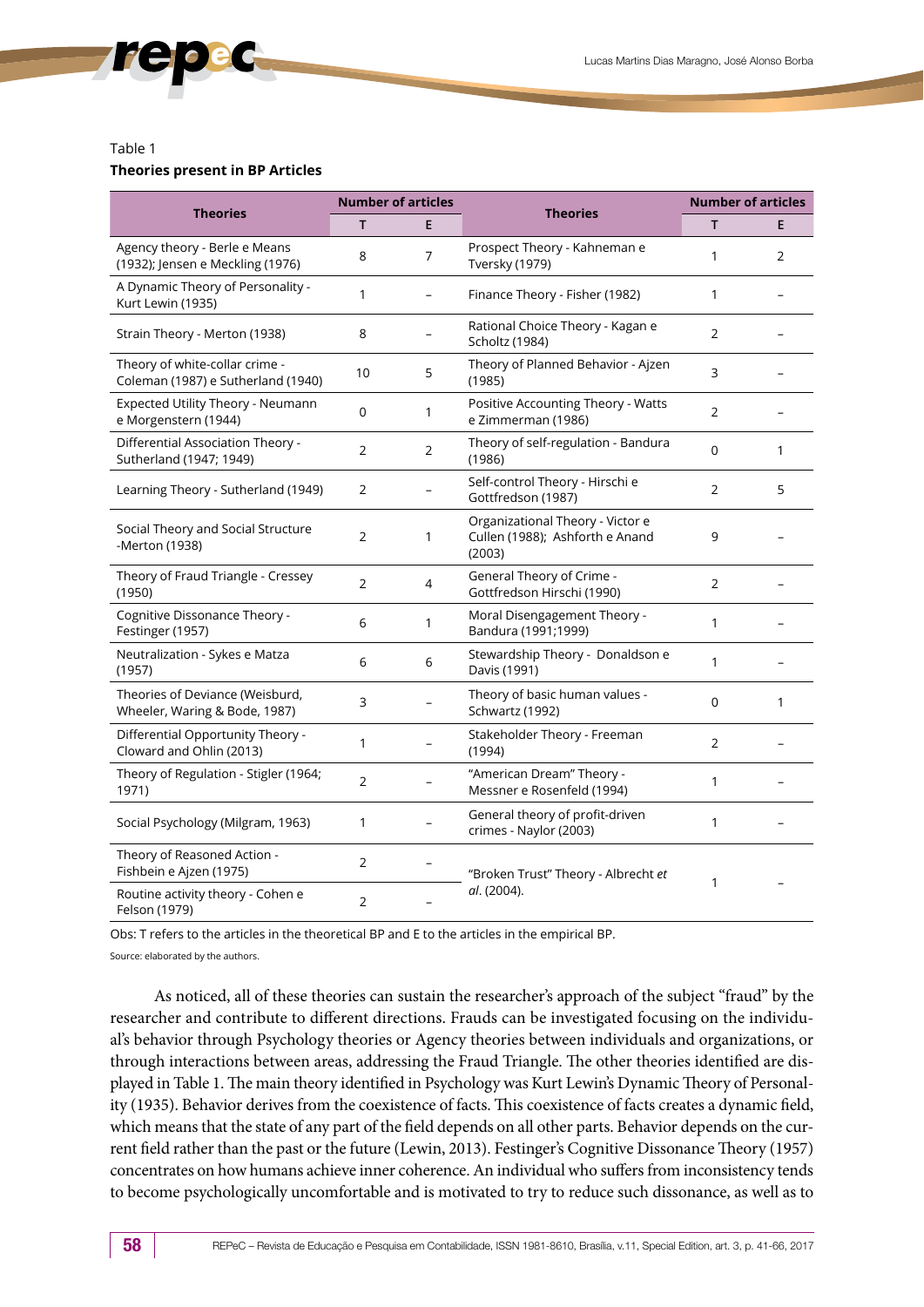actively avoid situations and information prone to increase it (Festinger, 1962). And in Sykes and Matza's Neutralization Theory from 1957, people are always aware of their moral obligations to comply with the laws and to avoid certain illegitimate acts. Thus, they reason, if a person practices illegitimate acts, (s)he needs to employ some kind of psychological mechanism that hides this need to follow his/her own moral concepts. Five main types of neutralization techniques were identified: denial of responsibility, denial of injury, denial of the victim, conviction of convictors and appeal to higher loyalties (Sykes and Matza, 1957).

The main Sociology theory identified was Social Theory and Social Structure by Robert K. Merton. It was a critique of functionalism. Merton's interest was directed at the different samples of social organization, which led to the discovery of the structure of opportunities.

The main Sociology / Criminology theories identified were Merton's Strain Theory in 1938. The theory states that society puts pressure on individuals to achieve socially accepted goals, though they do not have the means and this leads to tension that can make individuals commit crimes. Sutherland's Theory of White-Collar Crime (1940) says that it is a crime committed by a person of respectability and high social status in the course of his profession. And Sutherland's Differential Association Theory (1949) focuses on how individuals learn to become criminals, but is not concerned with why they become criminals.

The main theory identified in Psychology / Sociology / Criminology was Cressey's Theory of Fraud Triangle (1950). The Fraud Triangle is a model to explain the factors that lead one to commit occupational fraud. It consists of three components that together lead to fraudulent behavior: perceived non-shareable financial need (motivation); opportunity; and rationalization.

The Agency Theory by Jensen and Meckling in 1976 is used to explain the occurrence of specific frauds presented in the accounting reports, in which the principal agent relationship is affected by the fraudulent disclosure of non-truthful information to conceal the criminal acts committed by the fraudster or for the benefit of the organization.

### **5.2 Research Paradigms**

In the Bibliographic Portfolio of theoretical and empirical works, the construction of Positivist Thinking needed understanding based on the social division of labor presented by Adam Smith and later by Auguste Comte and Émile Durkheim.

The positivist paradigm, which was formulated by Auguste Comte and then by Durkheim in "The Social Division of Labor and The Rules of Sociological Method", classical (generally functionalist) sociology considers the subjectivity of social subjects as an obstacle to knowledge, not so much because it is an individual rather than a "collective" expression, but because it is expressed in a language that is not and cannot be that of social science. Burrell and Morgan (1979) use positivism to characterize epistemologies that lead to explanations and predictions of what happens in the social world, looking for regularities and causal relationships.

Durkheim (1894) states that the main objective is to extend scientific rationalism to human conduct. Thus, what we call positivism is nothing but a consequence of this rationalism. In short, it seeks to provide essentially rational explanations of social affairs (Burrell & Morgan, 1979).

The central part of Durkheim's work is his idea that "social facts" exist beyond the consciousness of men and restrain men in their daily activities. According to Burrell and Morgan (1979), the objective was to understand the relationships between these "objective" social facts and to articulate sociology that explained the types of "solidarity" that provide the social cement that holds society together.

The bond of social solidarity which repressive law corresponds to is one whose rupture constitutes crime. Not only among all crimes foreseen by the legislation of one and the same society, but among all crimes that have been or are recognized and punished in different social types, there are surely essential similarities (Durkheim, 1893) because they affect the moral conscience of nations in the same way and produce the same consequence. Therefore, if we want to know what crime essentially consists of, it will be necessary to highlight the characteristics that are identical in all criminological varieties of different social types (Durkheim, 1893).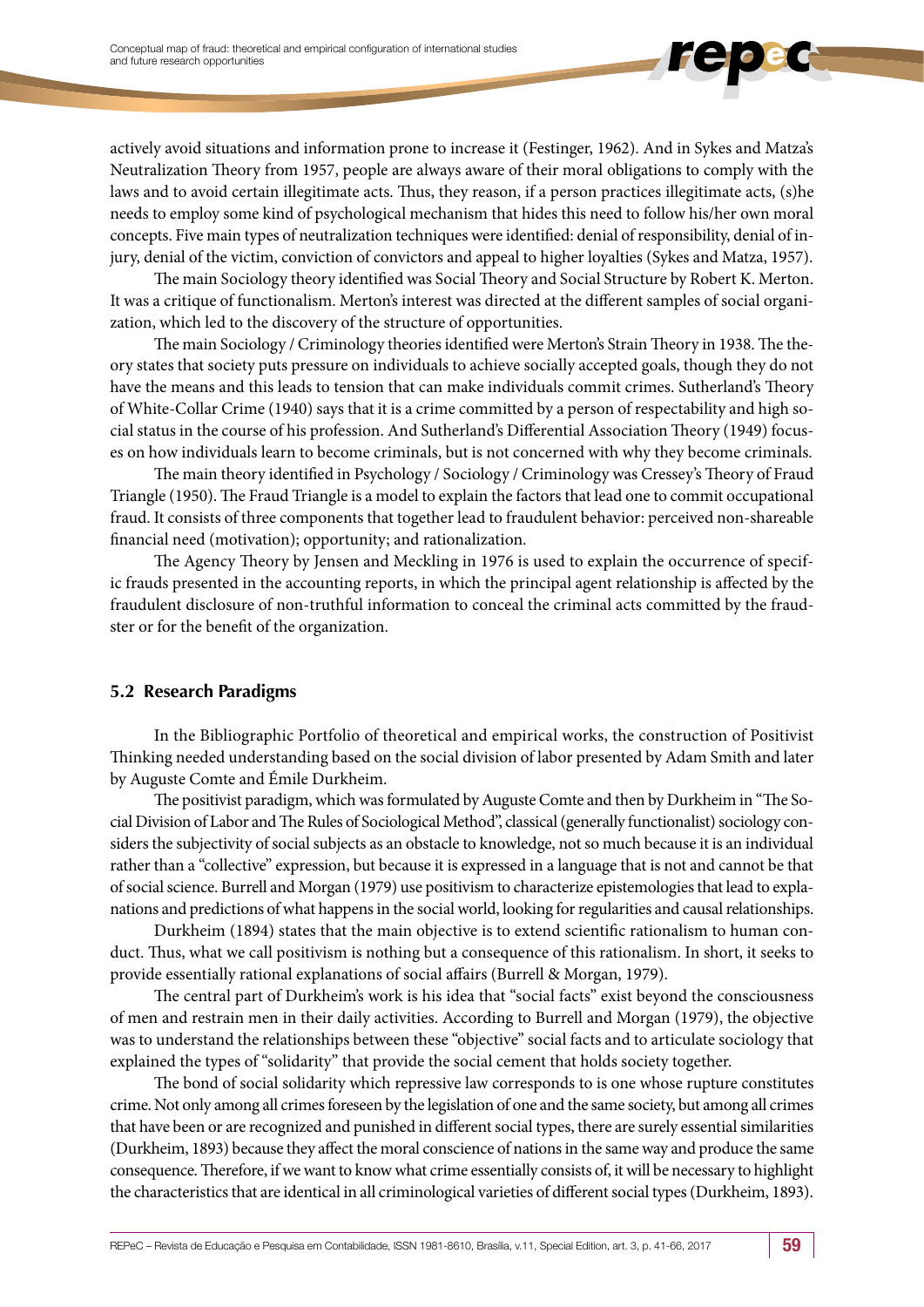In this line of thought, one can see that Sutherland (1940) objectively identified the common characteristics of individuals who committed white-collar crime, just like Cressey (1950) identified similar characteristics in creating the Fraud Triangle. Durkheim's work, with its emphasis on the nature of social cohesion and solidarity, for example, provides a clear and comprehensive illustration of a concern with the sociology of regulation (Burrell & Morgan, 1979).

Positivist Criminology is defined as a causal-explanatory science of criminality. From this point of view, crime is conceived as a *natural*, *phenomenon*, being causally determined.

### **6. Final Considerations and Research Opportunities**

The two theoretical and empirical reviews constituted the Bibliographic Portfolio, composed of 80 articles on the subject of "fraud" which, after the analysis, were synthesized in a Conceptual Map and also permitted the identification of types and forms of fraud.

First, with respect to the bibliometric analysis of the theoretical BP selected, the most productive authors are pointed out: Richard Riley Jr., who has a consolidated line of research in fraud and audit studies; and Edwin H. Sutherland, a sociologist who created the thesis of White-Collar Crime, which is one of the most cited among those identified. In addition to the Accounting journals, the theme frauds has been published in journals from the areas of Sociology, Criminology and Psychology, evidencing the interdisciplinarity of the phenomenon. Of the 30 theories underlying the BP articles, the most recurrent are based on Sutherland's Theory of White-collar Crime (1940) and Cressey's Fraud Triangle Theory (1950).

The bibliometric analysis of the empirical studies demonstrated that the most productive authors were sociologist Michael L. Benson and accountant Mark S. Beasley. Likewise, the journals identified as the most relevant were: The Accounting Review and the Journal of Research in Crime and Delinquency, corroborating the interdisciplinarity of the topic.

In this context, it becomes a challenge for researchers to continue focusing on this issue, which is evolving and remains poorly understood. Recently, discoveries have been made, such as Wolfe and Hermanson (2004), Kranacher, Riley and Wells (2011) and Murphy (2012), which modify the understanding of ex ante and ex post motives. This theoretical approach offers integrative contributions to the different areas of knowledge, such as Psychology, Sociology, Economics, Accounting and others.

The main type of fraud was found to be occupational fraud, in which the individual uses the function performed in the organization for direct (for example, misappropriation of assets) or indirect illicit enrichment (manipulation of accounting practices to achieve results and thus receive the bonus). The other types of fraud derive from the occupational fraud. In the private sector, forms of fraud can occur in financial reports, or tax fraud or misappropriation of assets, according to the evidence from the studies analyzed. When the individual is employed in the public sector, the forms of fraud encountered were the misappropriation of assets, identified as corruption.

Based on a literature review departing from white-collar crime, a concept that has been practically unchanged for nearly 80 years, since Sutherland (1940), it is perceived that the evolution occurred in relation to Cressey's Fraud Triangle (1950). From that point on, its elements have evolved and have recently been criticized and, as a result, there is a lack of consensus on the causes of fraud (Coleman, 1987; Benson & Moore, 1992; Lokanan, 2015) and, mainly, there is evidence that the rationalization element is limited (Murphy, 2012; Schuchter & Levi, 2015; Goossen, Sevä & Larsson, 2016).

The research opportunities found in this literature review are shown in Figure 12.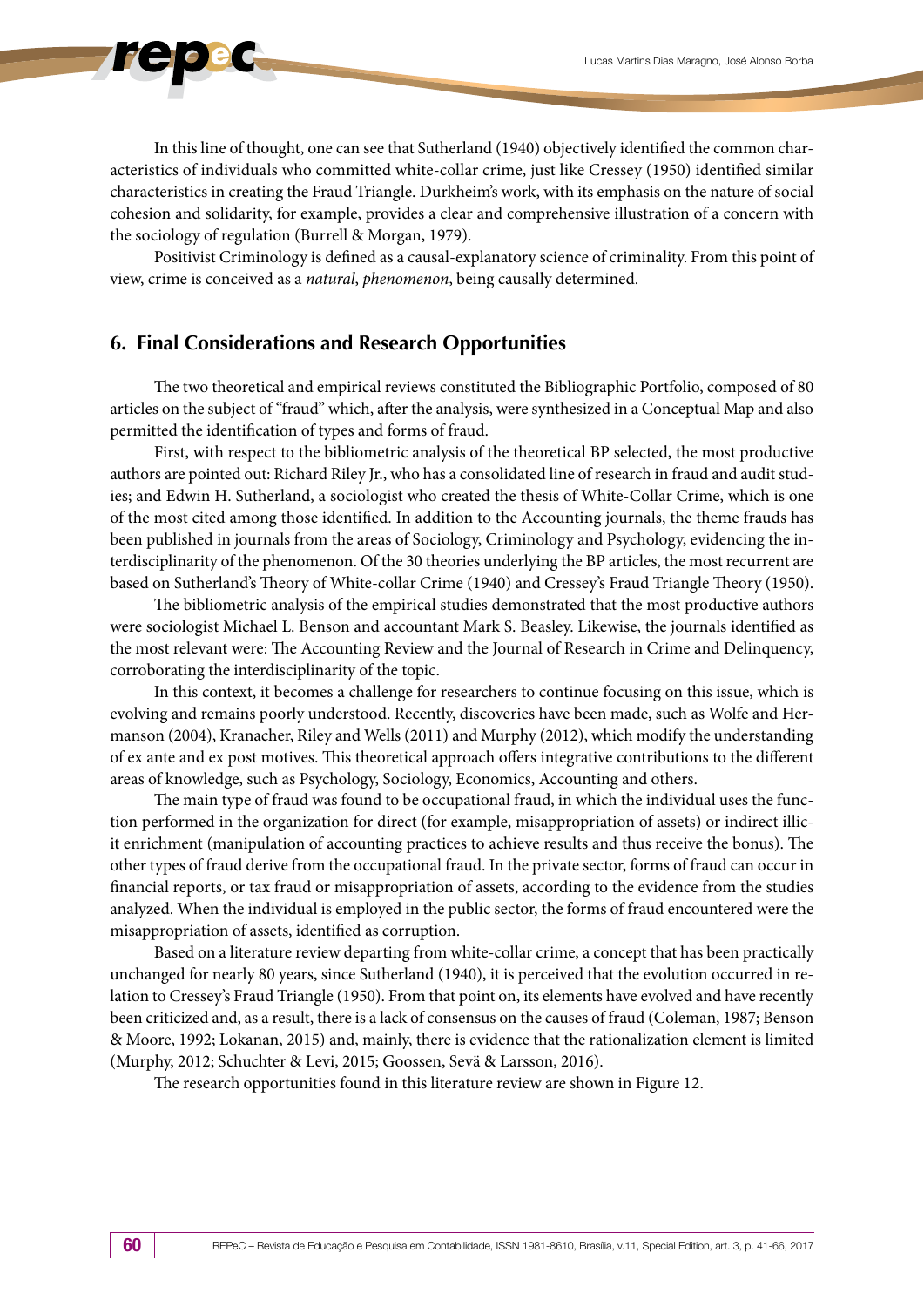

**Figure 12.** Research Opportunities

Source: elaborated by the authors.

Thus, the following research opportunities are appointed:

the distinction among frauds, irregularities and errors as, among the forms of fraud encountered, inadequate disclosure could also be considered as an irregularity, usually exemplified by the republishing of balance sheets. Hennes, Leone and Miller (2008) point out that this distinction between fraud and irregularities has become confusing over the years.

the use of the Basic Human Values theory to test the rationalization element as, according to the results of Goossen, Sevä and Larsson (2016), basic human values are relevant predictors when attempting to explain white-collar crimes.

testing the three elements of the fraud triangle through the use of experiments, as they were not tested in an integrated way.

These research opportunities would contribute to the improvement of audit standards (AU-C 240 - SAS No. 122; SAS No. 128) and AU Section 316 (SAS No. 99), as they are based on the Fraud Triangle model to create prevention mechanisms. After all, Murphy's (2012) evidence suggests that the third side of the Fraud Triangle could be more clearly explained, as predispositions are not directly related to rationalizations; the results of Schuchter and Levi (2015) showed, in turn, that fraudsters consider only the opportunity as a precondition for acts defined as fraud.

Finally, the portfolio of 80 papers possibly did not document all possible types and forms of fraud, which creates an opportunity for future work to identify and expand this gap.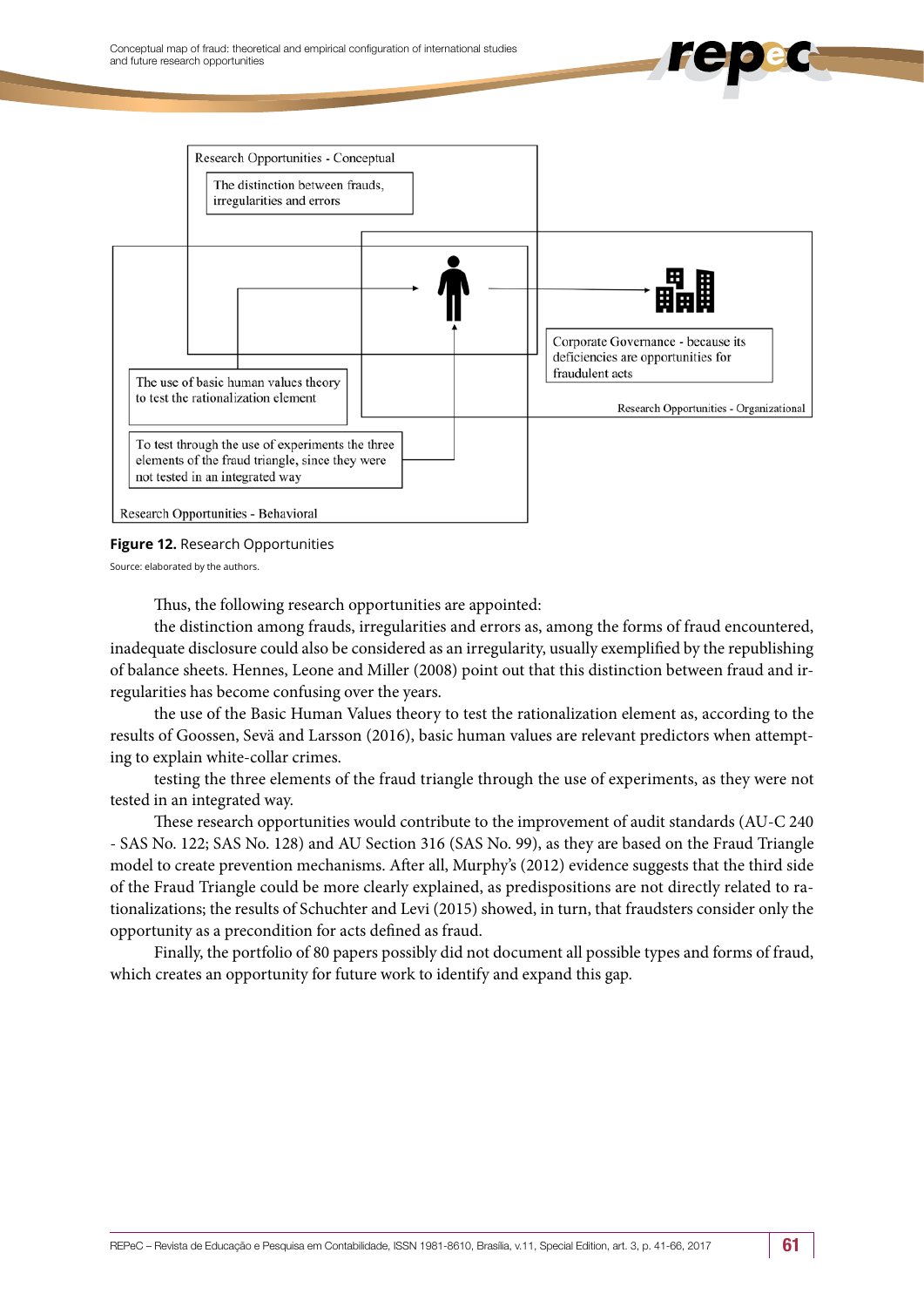### **References**

- American Institute of Certified Public Accountants (AICPA). 2002. Consideration of Fraud in a Financial Statement Audit. Statement on Auditing Standards n.º. 99. New York: AICPA.
- Albrecht, W. S., Albrecht, C. C., & Albrecht, C. O. (2004). Fraud and corporate executives: Agency, stewardship and broken trust. *Journal of Forensic Accounting*, *5*(1), pp. 109-130.
- Albrecht, C., & Albrecht, C. (2008). The Nature of Financial Statement Fraud. *Internal Auditing*, *23*(4), pp. 22-27.
- Albrecht, W. S., Albrecht, C. O., Albrecht, C. C. & Zimbelman, M. F. (2011). *Fraud examination*. Cengage Learning.
- Albrecht, W. S., Howe, K. R., & Romney, M. B. (1984). *Deterring fraud: the internal auditor's perspective*. Inst of Internal Auditors., Altamonte Springs, FL.
- Ball, R. (2009). Market and political/regulatory perspectives on the recent accounting scandals. *Journal of Accounting Research*, *47*(2), pp. 277-323. [22] doi: 10.1111/j.1475-679X.2009.00325.x
- Bandura, A. (1986). The explanatory and predictive scope of self-efficacy theory. *Journal of social and clinical psychology*, *4*(3), pp. 359-373.
- Bandura, A. (1991). Social cognitive theory of self-regulation. *Organizational behavior and human decision processes*, *50*(2), pp. 248-287. doi: [https://doi.org/10.1016/0749-5978\(91\)90022-L](https://doi.org/10.1016/0749-5978(91)90022-L)
- Bandura, A. (1999). Social cognitive theory: An agentic perspective. *Asian journal of social psychology*, *2*(1), pp. 21-41. doi: 10.1111/1467-839X.00024
- Beasley, M. S. (1996). An empirical analysis of the relation between the board of director composition and financial statement fraud. The *Accounting Review*, *71*(4), pp. 443-465. [41]
- Beasley, M. S., Carcello, J. V., Hermanson, D. R., & Lapides, P. D. (2000). Fraudulent financial reporting: Consideration of industry traits and corporate governance mechanisms. *Accounting Horizons*, *14*(4), pp. 441- 454. [43] doi: https://doi.org/10.2308/acch.2000.14.4.441
- Benson, M. L. (1985). Denying the guilty mind: accounting for involvement in a white-collar crime. *Criminology*, *23*(4), pp. 583-607. [76] doi: 10.1111/j.1745-9125.1985.tb00365.x
- Benson, M. L., & Moore, E. (1992). Are white-collar and common offenders the same? An empirical and theoretical critique of a recently proposed general theory of crime. *Journal of Research in Crime and Delinquency*, *29*(3), pp. 251-272. [77] doi: https://doi.org/10.1177/0022427892029003001
- Berle, A., & Means, G. (1932). The Modern Corporation and Private Property Macmillan. New York.
- Bonner, S. E., Palmrose, Z. V., & Young, S. M. (1998). Fraud type and auditor litigation: An analysis of SEC accounting and auditing enforcement releases. *Accounting Review*, *73*(4), pp. 503-532. [75]
- Brigatto, Gustavo (2017). Herdeiro da Samsung é interrogado por 22 horas e pode ser preso. Recuperado em 14 de janeiro, 2017. Disponível em:<http://www.valor.com.br/empresas/4835530/herdeiro-da-samsung-einterrogado-por-22-horas-e-pode-ser-preso>.
- Brody, R. G., Brody, R. G., Perri, F. S. & Perri, F. S. (2016). Fraud detection suicide: the dark side of white-collar crime. *Journal of Financial Crime*, *23*(4), pp. 786-797. [64] doi: https://doi.org/10.1108/JFC-09-2015-0043
- Burrell, G., & Morgan, G. (1979). *Sociological paradigms and organisational analysis* (Vol. 248). London: Heinemann.
- Carson, T. L. (2003). Self–interest and business ethics: Some lessons of the recent corporate scandals. *Journal of Business Ethics*, *43*(4), pp. 389-394. [14] doi: https://doi.org/10.1023/A:1023013128621
- Choo, F., & Tan, K. (2007). An "American Dream" theory of corporate executive Fraud. *Accounting Forum*. *31*(2), pp. 203-215. [19] doi: https://doi.org/10.1016/j.accfor.2006.12.004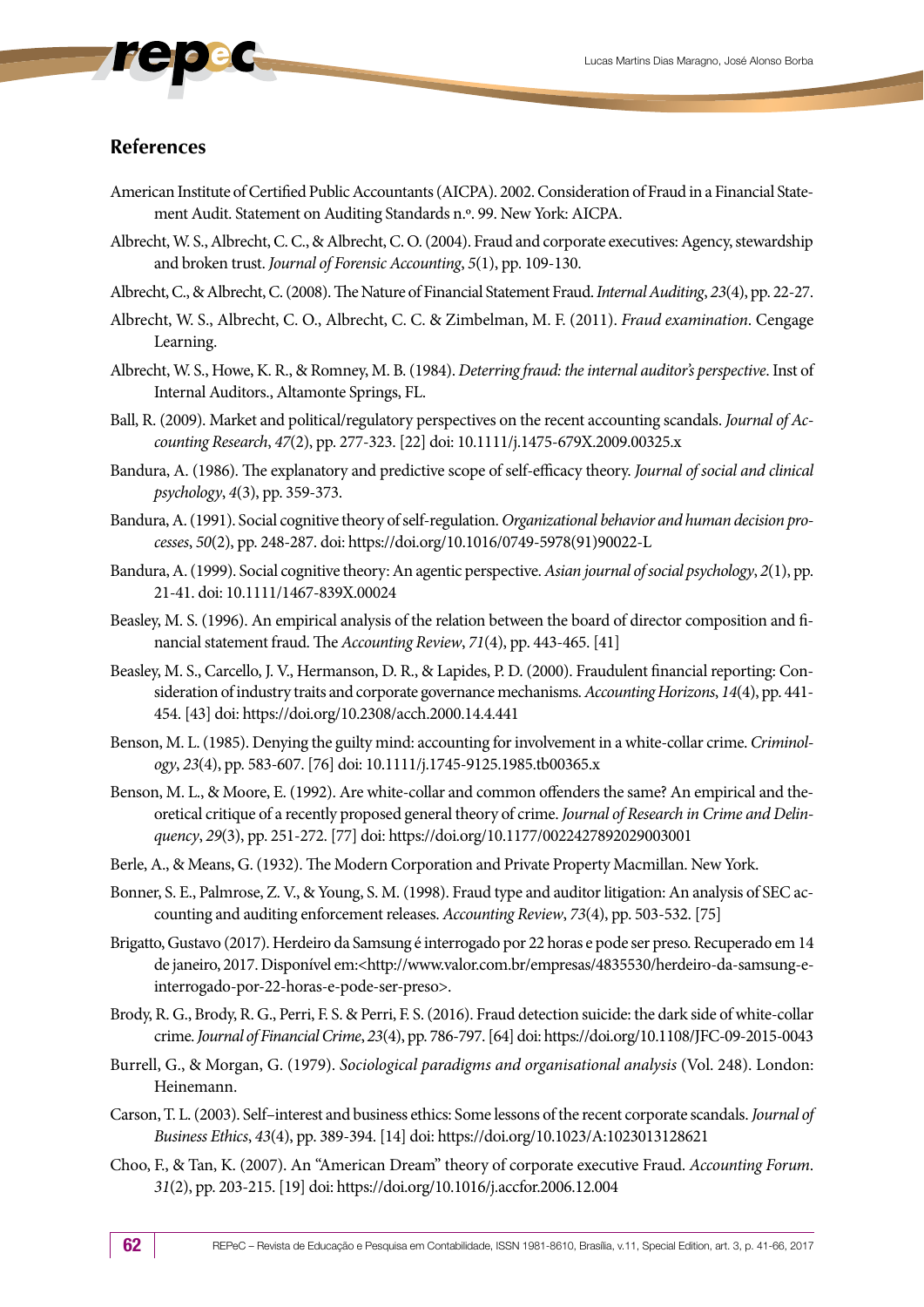- Cohen, L. E., & Felson, M. (1979). Social change and crime rate trends: A routine activity approach. *American sociological review*, *44*(4), pp. 588-608.
- Coleman, J. W. (1987). Toward an integrated theory of white-collar crime. *American Journal of Sociology*, *93*(2), pp. 406-439. [5] doi: https://doi.org/10.1086/228750
- Compin, F. (2015). Tax fraud: a socially acceptable financial crime in France? *Journal of Financial Crime*, *22*(4), pp. 432-446. [72] doi: https://doi.org/10.1108/JFC-09-2013-0052
- Cooper, D. J., Dacin, T., & Palmer, D. A. (2013). Fraud in accounting, organizations and society: Extending the boundaries of research. *Accounting, Organizations & Society*, *38*(6-7), pp. 440-457. [27] doi: https://doi. org/10.1016/j.aos.2013.11.001
- Cooper, H. (2009). *Research synthesis and meta-analysis: A step-by-step approach.* (Vol. 2). Sage publications.
- Cloward, R. A., & Ohlin, L. E. (2013). Delinquency and opportunity: A study of delinquent gangs (Vol. 6). Routledge.
- Cressey, D. R. (1950). The criminal violation of financial trust. *American Sociological Review*, *15*(6), pp. 738-743. [3]
- Cressey , D . R . (1953) Other People's Money: A Study in the Social Psychology of Embezzlement . Glencoe: The Free Press.
- Cressey, D. R. (1969). *Theft of the nation: The structure and operations of organized crime in America* (Vol. 174). Transaction Publishers.
- Cumming, D., Dannhauser, R., & Johan, S. (2015). Financial market misconduct and agency conflicts: A synthesis and future directions. *Journal of Corporate Finance*, *34*(4), pp. 150-168. [30] doi: https://doi. org/10.1016/j.jcorpfin.2015.07.016
- Daboub, A. J., Rasheed, A. M. A., Priem, R. L., & Gray, D. A. (1995). Top management team characteristics and corporate illegal activity. *Academy of Management Review*, *20*(1), pp. 138-170. doi: 10.5465/ AMR.1995.9503271999
- Dellaportas, S. (2013). Conversations with inmate accountants: Motivation, opportunity and the fraud triangle. *Accounting fórum*. *37*(1), pp. 29-39. doi: https://doi.org/10.1016/j.accfor.2012.09.003
- Donaldson, L., & Davis, J. H. (1991). Stewardship theory or agency theory: CEO governance and shareholder returns. *Australian Journal of management*, *16*(1), pp. 49-64. doi: [https://doi.](https://doi.org/10.1177/031289629101600103) [org/10.1177/031289629101600103](https://doi.org/10.1177/031289629101600103)
- Dorminey, J., Fleming, A. S., Kranacher, M. J., & Riley Jr, R. A. (2012). The evolution of fraud theory. *Issues in Accounting Education*, *27*(2), pp. 555-579. [25] doi: https://doi.org/10.2308/iace-50131
- Durkheim, É. (1893). *De la division du travail social: étude sur l'organisation des sociétés supérieures*. Alcan.
- Durkheim, É. (1894). Les Règles de la méthode sociologique, Paris, Payot.
- Eaton, T. V., & Korach, S. (2016). A Criminological Profile Of White-Collar Crime. *Journal of Applied Business Research*, *32*(1), p. 129. [40]
- Ensslin, L. Ensslin, S. R., Dutra, A. Nunes, N. A. Reis, C. (2017). BPM governance: a literature analysis of performance evaluation. *Business Process Management Journal*, *23*(1), pp. 71-86. doi: https://doi.org/10.1108/ BPMJ-11-2015-0159
- Ensslin, S. R., Ensslin, L., Back, F., & Lacerda, R. T. de O. (2013). Improved decision aiding in human resource management: a case using constructivist multi-criteria decision aiding*. International Journal of Productivity and Performance Management*, *62*(7), pp. 735-757. doi: https://doi.org/10.1108/IJPPM-04-2012-0039
- Festinger, L. (1957). A theory of cognitive dissonance Evanston. IL: Row, Peterson.
- Festinger, L. (1962). *A theory of cognitive dissonance*. Stanford University Press.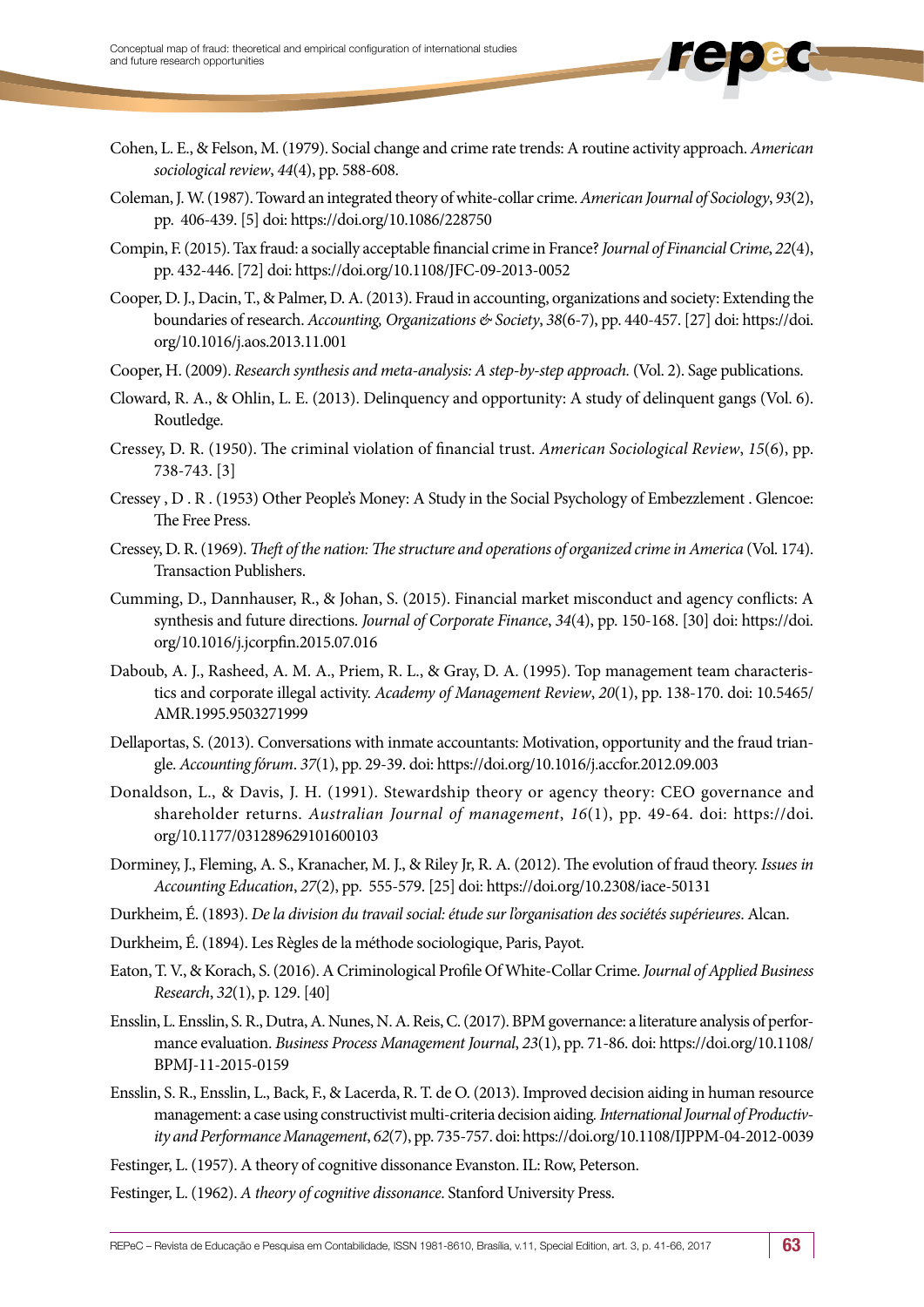- Fishbein, M., & Ajzen, I. (1975). Belief, attitude, intention and behavior: An introduction to research and theory. Reading, PA: Addison-Wesley.
- Fisher, R. C. (1982). Income and grant effects on local expenditure: The flypaper effect and other difficulties. *Journal of urban Economics*, *1*2(3), pp. 324-345. doi: [https://doi.org/10.1016/0094-1190\(82\)90021-3](https://doi.org/10.1016/0094-1190(82)90021-3)
- Fligstein, N., & Roehrkasse, A. F. (2016). The Causes of Fraud in the Financial Crisis of 2007 to 2009: Evidence from the Mortgage-Backed Securities Industry. *American Sociological Review*, *81*(4), pp. 617-643. [65] doi: https://doi.org/10.1177/0003122416645594
- Free, C. (2015). Looking through the fraud triangle: a review and call for new directions. *Meditari Accountancy Research*, *23*(2), pp. 175-196. [33] doi: https://doi.org/10.1108/MEDAR-02-2015-0009
- Freeman, R. E. (1994). The politics of stakeholder theory: Some future directions. *Business ethics quarterly*, *4*(4), pp. 409-421.
- Gerety, M., & Lehn, K. (1997). The causes and consequences of accounting fraud. *Managerial and Decision Economics*, *18*(7-8), pp. 587-599. [51]
- Goossen, M., Johansson Sevä, I., & Larsson, D. (2016). Basic human values and white-collar crime: Findings from Europe. *European Journal of Criminology*, *13*(4), pp. 434-452. [67] doi: https://doi. org/10.1177/1477370816633260
- Gottfredson, M. R., & Hirschi, T. (1990). A general theory of crime. Stanford University Press.
- Hennes, K. M., Leone, A. J., & Miller, B. P. (2008). The importance of distinguishing errors from irregularities in restatement research: The case of restatements and CEO/CFO turnover. *The Accounting Review*, *83*(6), pp. 1487-1519. [44] doi: https://doi.org/10.2308/accr.2008.83.6.1487
- Hirschi, T., & Gottfredson, M. (1987). Causes of white‐collar crime. *Criminolog*y, *25*(4), pp. 949-974. doi: 10.1111/j.1745-9125.1987.tb00827.x
- Hogan, C. E., Rezaee, Z., Riley Jr, R. A., & Velury, U. K. (2008). Financial statement fraud: Insights from the academic literature. *Auditing: A Journal of Practice & Theory*, *27*(2), pp. 231-252. [20] doi: https://doi. org/10.2308/aud.2008.27.2.231
- Holtfreter, K. (2005). Is occupational fraud "typical" white-collar crime? A comparison of individual and organizational characteristics. *Journal of Criminal Justice*, *33*(4), pp. 353-365. [54] doi: https://doi.org/10.1016/j. jcrimjus.2005.04.005
- Holtfreter, K. (2015). General theory, gender-specific theory, and white-collar crime. *Journal of Financial Crime*, *22*(4), pp. 22-431. [28] doi: https://doi.org/10.1108/JFC-12-2014-0062
- Jensen, M. C., & Meckling, W. H. (1976). Theory of the firm: Managerial behavior, agency costs and ownership structure. *Journal of financial economics*, 3(4), pp. 305-360. doi: https://doi.org/10.1016/0304- 405X(76)90026-X
- Kagan, R. A., & Scholz, J. T. (1980). The "criminology of the corporation" and regulatory enforcement strategies. *Organisation und Recht*, pp. 352-377. doi: [https://doi.org/10.1007/978-3-322-83669-4\\_21](https://doi.org/10.1007/978-3-322-83669-4_21)
- Kranacher, M. J., R. A. Riley Jr., and J. T. Wells (2011). Forensic Accounting and Fraud Examination. New York, NY: John Wiley & Sons.
- Lehman, C. R., & Okcabol, F. (2005). Accounting for crime. *Critical Perspectives on Accounting*, *16*(5), pp. 613- 639. [18] doi: https://doi.org/10.1016/j.cpa.2003.08.003
- Levi, M. (2008). Organized fraud and organizing frauds Unpacking research on networks and organization. *Criminology and Criminal Justice*, *8*(4), pp. 389-419. [21] doi: https://doi.org/10.1177/1748895808096470
- Lewin, K. (2013). *A dynamic theory of personality-selected papers*. Read Books Ltd.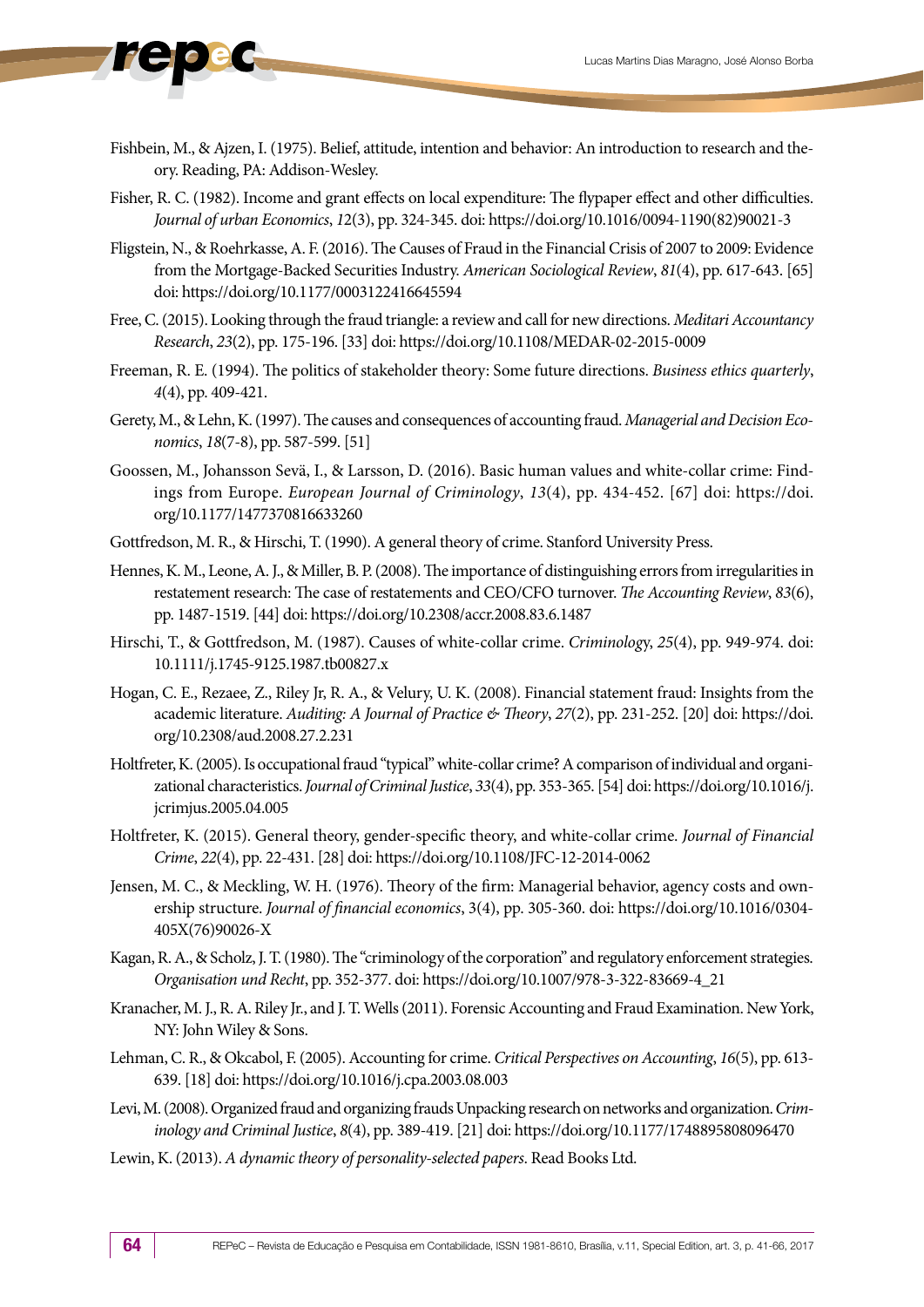- Lokanan, M. E. (2015). Challenges to the fraud triangle: Questions on its usefulness. *Accounting Forum*. *39*(3), pp. 201-224. [31] doi: https://doi.org/10.1016/j.accfor.2015.05.002
- McMahon, R., Pence, D., Bressler, L., & Bressler, M. S. (2016). New Tactics in Fighting Financial Crimes: Moving beyond the Fraud Triangle. *Journal of Legal, Ethical and Regulatory Issues*, *19*(1), p. 16. [61]
- Messner, S., & Rosenfeld, R. (1994). Crime and the American Dream. Belmont: Wadsworth.
- Milgram, S. (1963). Behavioral Study of obedience. *The Journal of abnormal and social psychology*, *67*(4), pp. 371. doi:<http://dx.doi.org/10.1037/h0040525>
- Merton, R. K. (1938). Social structure and anomie. *American sociological review*, 3(5), pp. 672-682.
- Mui, G., & Mailley, J. (2015). A tale of two triangles: comparing the Fraud Triangle with criminology's Crime Triangle. *Accounting Research Journal*, *28*(1), pp. 45-58. [32] doi: https://doi.org/10.1108/ARJ-10-2014-0092
- Murphy, P. R. (2012). Attitude, Machiavellianism and the rationalization of misreporting. *Accounting, Organizations and Society*, *37*(4), pp. 242-259. [74] doi: https://doi.org/10.1016/j.aos.2012.04.002
- Murphy, P. R., & Dacin, M. T. (2011). Psychological pathways to fraud: Understanding and preventing fraud in organizations. *Journal of business ethics*, *101*(4), pp. 601-618. [23] doi: https://doi.org/10.1007/s10551- 011-0741-0
- Naylor, R. T. (2003). Towards a General Theory of Profit‐Driven Crimes. *British Journal of Criminology*, *43*(1), pp. 81-101. doi:<https://doi.org/10.1093/bjc/43.1.81>
- Omar, N., Johari, Z. A., & Hasnan, S. (2015). Corporate Culture and the Occurrence of Financial Statement Fraud: A Review of Literature. *Procedia Economics and Finance*, *31*, pp. 367-372. [34] doi: https://doi. org/10.1016/S2212-5671(15)01211-3
- Passas, N., & Nelken, D. (1993). The thin line between legitimate and criminal enterprises: subsidy frauds in the European Community. *Crime, Law and Social Change*, *19*(3), pp. 223-243. [52] doi: https://doi. org/10.1007/BF01844060
- Piquero, N. L., Tibbetts, S. G., & Blankenship, M. B. (2005). Examining the role of differential association and techniques of neutralization in explaining corporate crime. *Deviant Behavior*. *26*(2), pp. 59-188. [80] doi: http://dx.doi.org/10.1080/01639620590881930
- Ramamoorti, S., D. Morrison, and J. W. Koletar. (2009). Bringing Freud to Fraud: Understanding the Stateof-Mind of the C-Level Suite/White Collar Offender Through ''A-B-C'' Analysis. Working paper, Institute for Fraud Prevention.
- Reed, G. E., & Yeager, P. C. (1996). Organizational offending and neoclassical criminology: Challenging the reach of a general theory of crime. *Criminology*, *34*(3), pp. 357-382. doi: 10.1111/j.1745-9125.1996. tb01211.x
- Rezaee, Z. (2005). Causes, consequences, and deterence of financial statement fraud. *Critical Perspectives on Accounting*, *16*(3), pp. 277-298. [45] doi: https://doi.org/10.1016/S1045-2354(03)00072-8
- Roden, D. M., Cox, S. R., & Kim, J. Y. (2016). The Fraud Triangle as a Predictor of Corporate Fraud. *Academy of Accounting and Financial Studies Journal*, *20*(1), p. 80. [63]
- Schrager, L. S., & Short, J. F. (1978). Toward a sociology of organizational crime. *Social problems*, *25*(4), pp. 407- 419. [4] doi: https://doi.org/10.2307/800493
- Schuchter, A., & Levi, M. (2015). Beyond the fraud triangle: Swiss and Austrian elite fraudsters. *Accounting Forum*.*39*(3), pp.176-187. [68] doi: https://doi.org/10.1016/j.accfor.2014.12.001
- Schuchter, A., & Levi, M. (2016). The fraud triangle revisited. *Security Journal*, *29*(2), pp. 107-121. [38] doi: https://doi.org/10.1057/sj.2013.1